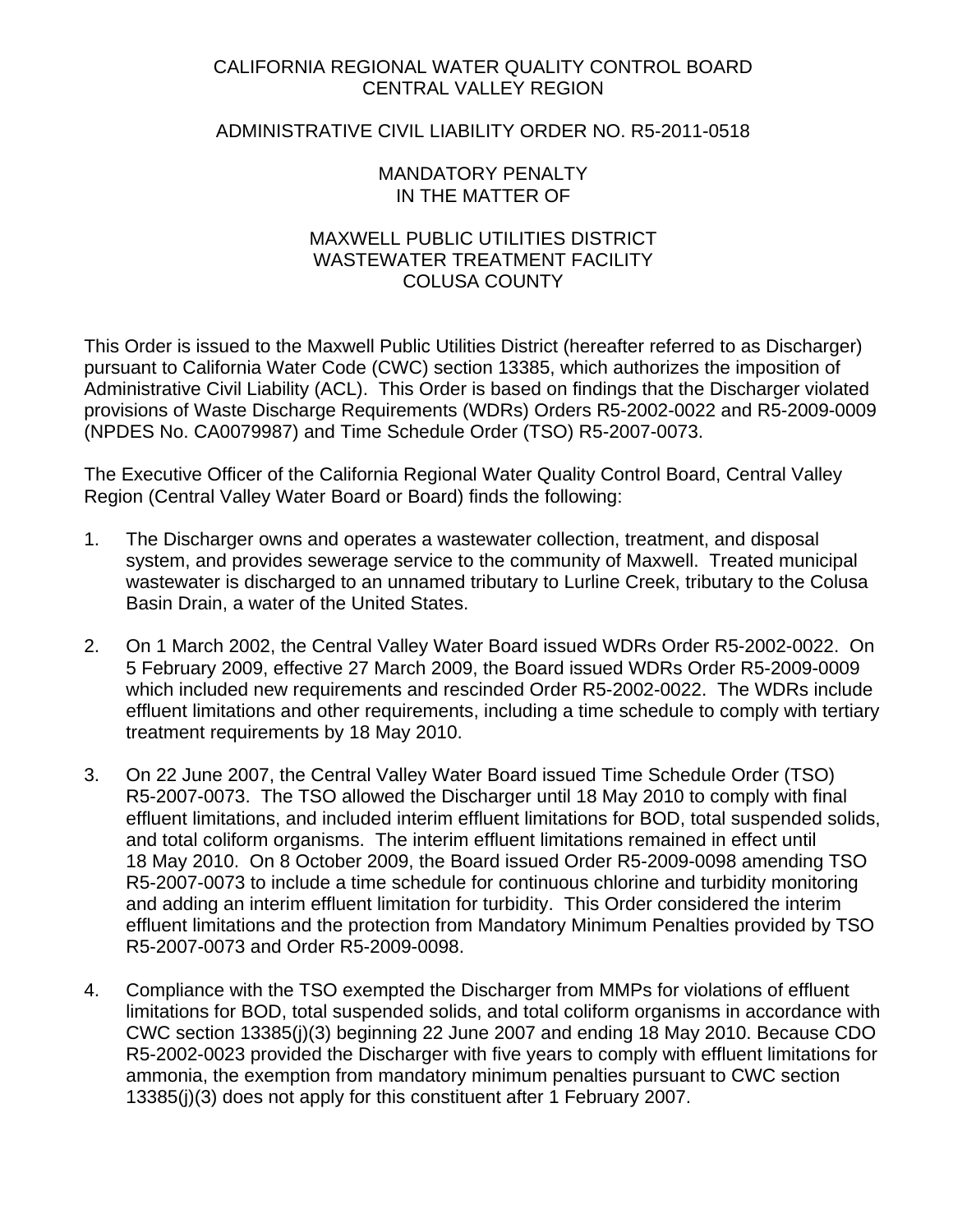ADMINISTRATIVE CIVIL LIABILITY ORDER NO. R5-2011-0518 -2- MANDATORY PENALTY MAXWELL PUBLIC UTILITY DISTRICT WASTEWATER TREATMENT PLANT COLUSA COUNTY

- 5. The Discharger submitted a Wastewater Facilities Plan describing construction of a new wastewater treatment facility. Treated wastewater will be discharged to agricultural land instead of surface waters. TSO R5-2007-0073 allows the Discharger until 18 May 2010 to complete the land discharge facility. However, the project was slowed down due to wetlands and endangered species issues. By letters dated 10 December 2009, 26 March 2010, and 8 November 2010, the Discharger has requested an extension of the compliance time schedule. The new facility is scheduled to be in operation by 31 November 2011.
- 6. On 18 September 2008, the Executive Officer issued ACL Order R5-2008-0561, assessing \$1,617,000 dollars for mandatory minimum penalties for the period of 1 January 2000 through 30 April 2008. The Order allowed the entire \$1,617,000 penalty to be applied to the land disposal compliance project, and required that the land application wastewater treatment plant be fully operational by 18 May 2010. Due to "unforeseeable contingencies", on 28 December 2010, the Executive Officer modified the time schedule to require that the plant be fully operational by 31 January 2012. This Order contains the same compliance schedule as ACL Order R5-2008-0561.
- 7. On 12 November 2010, Central Valley Water Board staff issued the Discharger a Notice of Violation and draft Record of Violations for effluent limitation violations from 1 May 2008 through 30 September 2010, as well as five effluent limitation violations that occurred in May and June 2007 but were not previously addressed in ACL Order R5-2008-0561. On 23 November 2010, the Discharger responded and disagreed with some of the violations. Staff deleted those violations protected by TSO R5-2007-0073. Staff and the Discharger are now in agreement as to the violations as contained in Attachment A, incorporated herein by reference. In its 23 November 2010 letter, the Discharger requested that all penalties be applied toward its compliance project.
- 8. CWC section 13385(h) and (i) require assessment of mandatory minimum penalties and state, in part, the following:

CWC section 13385(h)(1) states,

Notwithstanding any other provision of this division, and except as provided in subdivisions (j), (k), and (l), a mandatory minimum penalty of three thousand dollars (\$3,000) shall be assessed for each serious violation.

CWC section 13385 (h)(2) states,

For the purposes of this section, a 'serious violation' means any waste discharge that violates the effluent limitations contained in the applicable waste discharge requirements for a Group II pollutant, as specified in Appendix A to Section 123.45 of Title 40 of the Code of Federal Regulations, by 20 percent or more or for a Group I pollutant, as specified in Appendix A to Section 123.45 of Title 40 of the Code of Federal Regulations, by 40 percent or more.

CWC section 13385(i)(1) states,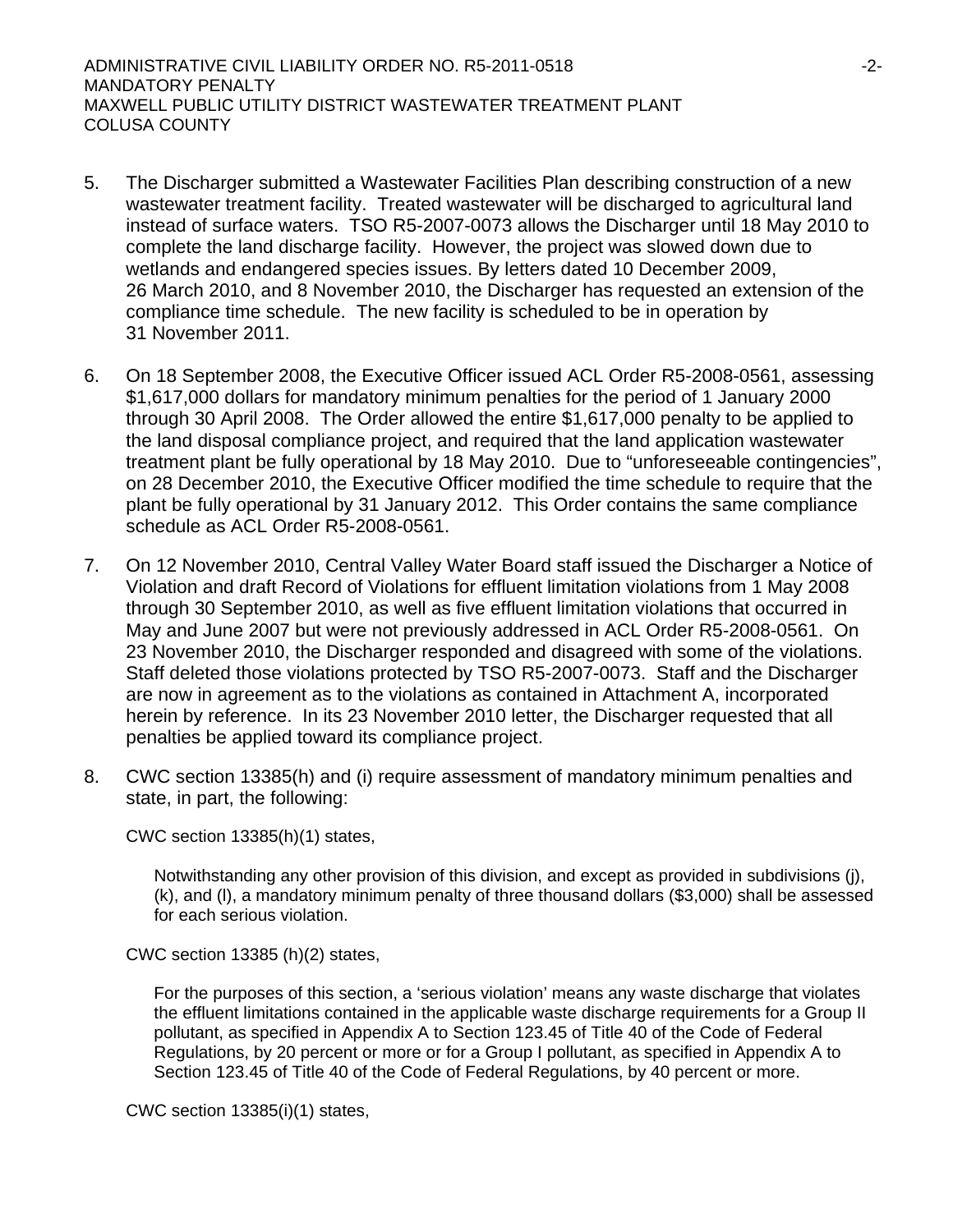Notwithstanding any other provision of this division, and except as provided in subdivisions (j), (k), and (l), a mandatory minimum penalty of three thousand dollars (\$3,000) shall be assessed for each violation whenever the person does any of the following four or more times in any period of six consecutive months, except that the requirement to assess the mandatory minimum penalty shall not be applicable to the first three violations:

- A) Violates a waste discharge requirement effluent limitation.
- B) Fails to file a report pursuant to Section 13260.
- C) Files an incomplete report pursuant to Section 13260.
- D) Violates a toxicity effluent limitation contained in the applicable waste discharge requirements where the waste discharge requirements do not contain pollutant-specific effluent limitations for toxic pollutants.
- 9. CWC section 13323 states, in part:

Any executive officer of a regional board may issue a complaint to any person on whom administrative civil liability may be imposed pursuant to this article. The complaint shall allege the act or failure to act that constitutes a violation of law, the provision authorizing civil liability to be imposed pursuant to this article, and the proposed civil liability.

#### 10. WDRs Order R5-2002-0022 Effluent Limitations B.1b. states in part:

Effluent shall not exceed the following limits (after 31 January 2007):

|             |       | Averag  | Averag | 7-Dav  | Average | Dailv   |
|-------------|-------|---------|--------|--------|---------|---------|
| Constituent | Units | Monthly | Weekly | Median | Daily   | Maximum |
| Turbidity   | NTU   |         |        |        |         | π°      |

5 The turbidity shall not exceed 5 NTU more than 5 percent of the time within a 24-hour period. At no time shall the turbidity exceed 10 NTU.

#### 11. WDRs Order R5-2002-0022 Effluent Limitations B.1b. also states in part:

|              |                     |              |              | Averag                   |              |
|--------------|---------------------|--------------|--------------|--------------------------|--------------|
|              |                     | Average      | Average      | е                        | Average      |
| Constituents | Units               | Monthly      | 4-Day        | Daily                    | 1-Hour       |
| Ammonia      | mg/L                | Attachment B | Attachment C | $\overline{\phantom{a}}$ | Attachment D |
|              | lb/day <sup>2</sup> |              |              | --                       |              |

1 Based upon a design treatment capacity of 0.20 mgd (*x* mg/L x 8.345 x 0.20 mgd = *y* lbs/day) 2

 The mass limit (lb/day) for ammonia shall be equal to the concentration limit (from Attachments) multiplied by the design flow of 0.20 mgd and the unit conversion factor of 8.345 (see footnote 1 for equation).

*Note Attachment B is a table entitled "Temperature- and pH-Dependent Effluent Limits For Ammonia Criterion Continuous Concentration, Maximum Average Monthly Concentration." Attachment C is a table entitled "Temperature- and pH-Dependent Effluent Limits For Ammonia, Maximum 4-day Average."* 

 *Attachment D is a table entitled "pH-Dependent Effluent Limits For Ammonia Criterion Maximum Concentration, Maximum 1-Hour Average."*

The applicable effluent limitations from Attachments B, C, and D of Order R5-2002-0022, based upon appropriate discharge temperature and pH, are as listed in Attachment A of this Order.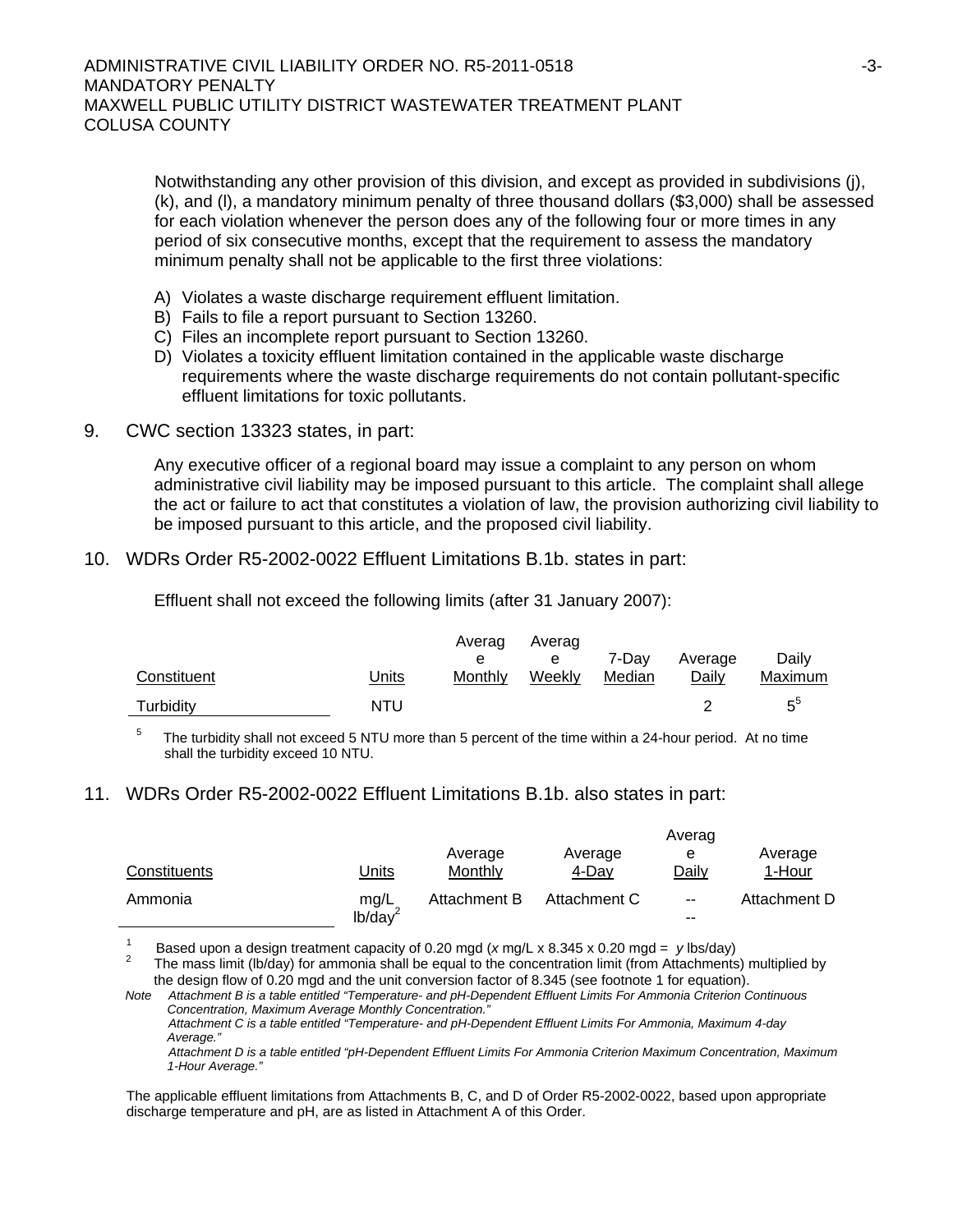- 12. WDRs Order R5-2002-0022 Effluent Limitations B.4. states: "*The discharge shall not have a pH less than 6.5 nor greater than 8.5.*"
- 13. WDRs Order R5-2009-0009 Final Effluent Limitations and Discharge Specifications IV.A.1.a. states, in part:

The Discharger shall maintain compliance with the effluent limitations specified in Table 6:

| <b>Parameter</b>                                 |                      | <b>Effluent Limitations</b> |                   |                                |                                            |                                            |
|--------------------------------------------------|----------------------|-----------------------------|-------------------|--------------------------------|--------------------------------------------|--------------------------------------------|
|                                                  | <b>Units</b>         | Average<br><b>Monthly</b>   | Average<br>Weekly | <b>Maximum</b><br><b>Daily</b> | <b>Instantaneou</b><br>s<br><b>Minimum</b> | <b>Instantaneou</b><br>s<br><b>Maximum</b> |
| Ammonia Nitrogen<br>(Total as N)                 | mg/L                 | 0.6                         |                   | 1.5                            |                                            |                                            |
| <b>Biochemical Oxygen</b><br>Demand (5-Day@20°C) | mg/L                 | 10                          | 15                | 20                             |                                            |                                            |
|                                                  | lbs/day <sup>1</sup> | 17                          | 25                | 33                             |                                            |                                            |
| pH                                               | su                   |                             |                   | --                             | 6.5                                        | 8.5                                        |
| <b>Total Coliform</b>                            | MPN/100 mL           | --                          |                   | --                             | --                                         | 240                                        |
| <b>Total Suspended Solids</b>                    | mg/L                 | 10                          | 15                | 20                             |                                            |                                            |
|                                                  | $\text{lbs/day}^1$   | 17                          | 25                | 33                             |                                            |                                            |

<sup>1</sup> Based upon an average dry weather flow of 0.2 mgd

- 14. WDRs Order R5-2009-0009 Final Effluent Limitations and Discharge Specifications IV.A.1.e. states, in part:
	- e. Total Coliform Organisms. Effluent total coliform organisms shall not exceed:
		- i. 2.2 most probable number (MPN) per 100 mL, as a 7-day median; and
		- ii. 23 MPN/100 mL, more than once in any 30-day period.
- 15. WDRs Order R5-2009-0009 Interim Effluent Limitations and Discharge specifications IV.A.2.a. states in part:
	- a. Effective immediately and ending on 18 May 2010… These interim effluent limitations shall apply in lieu of the corresponding final effluent limitations specified for the same parameters during the time period in this provision.

|                                   |              | <b>Effluent Limitations</b> |                   |                                |                                       |                                       |  |  |
|-----------------------------------|--------------|-----------------------------|-------------------|--------------------------------|---------------------------------------|---------------------------------------|--|--|
| <b>Parameter</b>                  | <b>Units</b> | Average<br><b>Monthly</b>   | Average<br>Weekly | <b>Maximum</b><br><b>Daily</b> | <b>Instantaneou</b><br><b>Minimum</b> | <b>Instantaneou</b><br><b>Maximum</b> |  |  |
| Ammonia Nitrogen,<br>Total (as N) | mg/L         | $-$                         | $-$               | 8                              | $-$                                   | $-$                                   |  |  |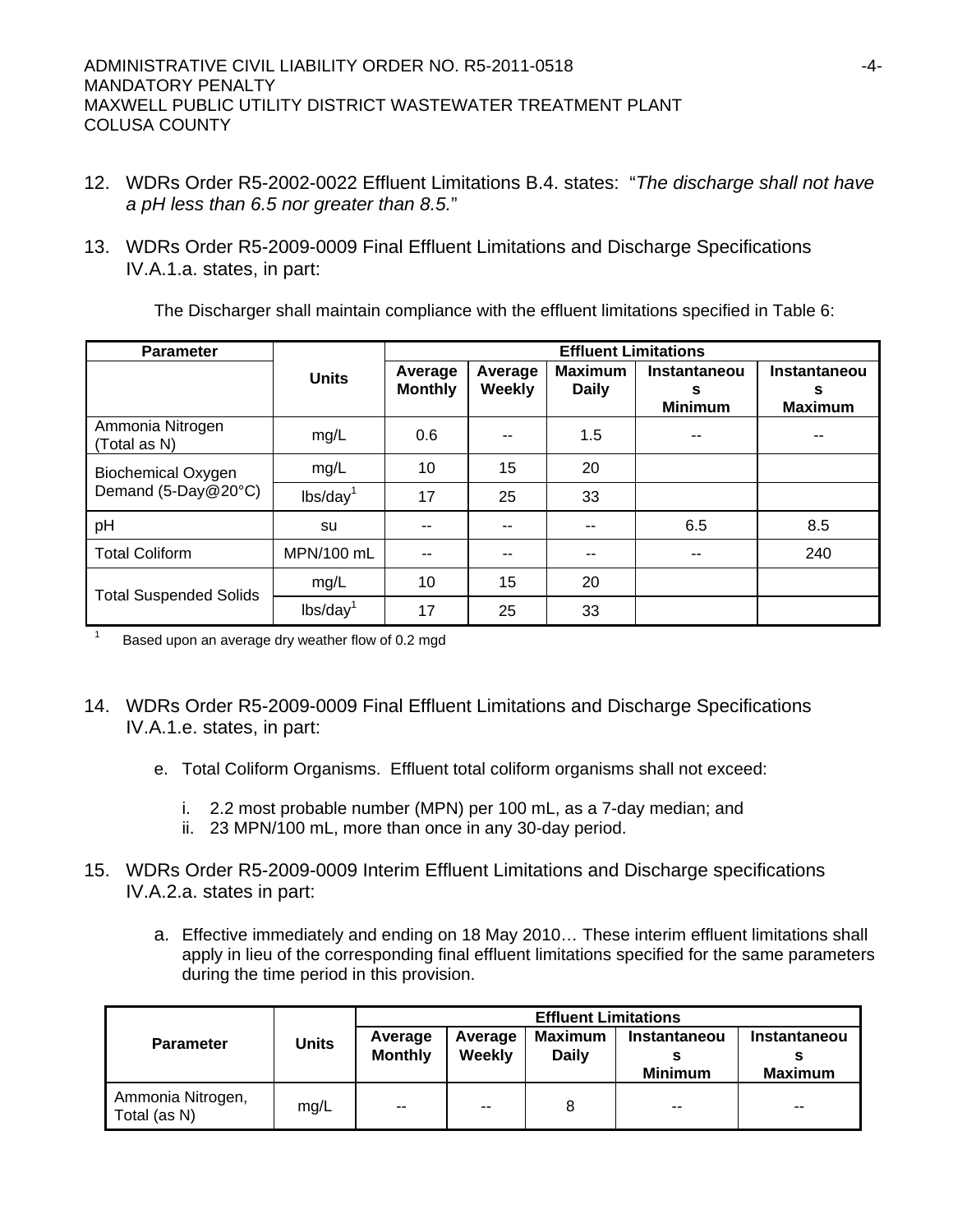ADMINISTRATIVE CIVIL LIABILITY ORDER NO. R5-2011-0518 -5- MANDATORY PENALTY MAXWELL PUBLIC UTILITY DISTRICT WASTEWATER TREATMENT PLANT COLUSA COUNTY

- 16. According to the Discharger's self-monitoring reports, the Discharger committed two hundred twenty-one (221) serious Group I violations of the above effluent limitations contained in Orders R5-2002-0022 and R5-2009-0009 during the period beginning 1 May 2008 and ending 30 September 2010, as well as five (5) violations that were not previously assessed in ACL Order R5-2008-0561. The violations are defined as serious because measured concentrations of Group I constituents exceeded maximum prescribed levels by more than 40 percent on these occasions. The mandatory minimum penalty for the serious violations is **six hundred sixty-three thousand dollars (\$663,000)**.
- 17. According to the Discharger's self-monitoring reports, the Discharger committed one hundred ninety-five (195) non-serious violations of the above effluent limitations contained in Order R5-2002-0022 and R5-2009-0009 during the period beginning 1 May 2008 and ending 30 September 2010. The non-serious violations are subject to mandatory penalties under CWC section 13385(i)(1) because these violations were preceded by three or more similar violations within a six-month period. The mandatory minimum penalty for the nonserious violations is **five hundred eighty-five dollars (\$585,000).**
- 18. The total amount of the mandatory penalties assessed for the cited effluent violations is **one million two hundred forty-eight thousand dollars (\$1,248,000).** A detailed list of the cited effluent violations is included in Attachment A, a part of this Order. This Complaint addresses administrative civil liability for violations that are specifically identified in Attachment A.
- 19. CWC section 13385 (k) states:

(1) In lieu of assessing all or a portion of the mandatory minimum penalties pursuant to subdivisions (h) and (i) against a publicly owned treatment works serving a small community, the state board or the regional board may elect to require the publicly owned treatment works to spend an equivalent amount towards the completion of a compliance project proposed by the publicly owned treatment works, if the state board or the regional board finds all of the following:

(A) The compliance project is designed to correct the violations within five years.

(B) The compliance project is in accordance with the enforcement policy of the state board, excluding any provision in the policy that is inconsistent with this section.

(C) The publicly owned treatment works has prepared a financing plan to complete the compliance project*.* 

(2) For the purposes of this subdivision, "a publicly owned treatment works serving a small community" means a publicly owned treatment works serving a population of 10,000 persons or fewer or a rural county, with a financial hardship as determined by the state board after considering such factors as median income of the residents, rate of unemployment, or low population density in the service area of the publicly owned treatment works.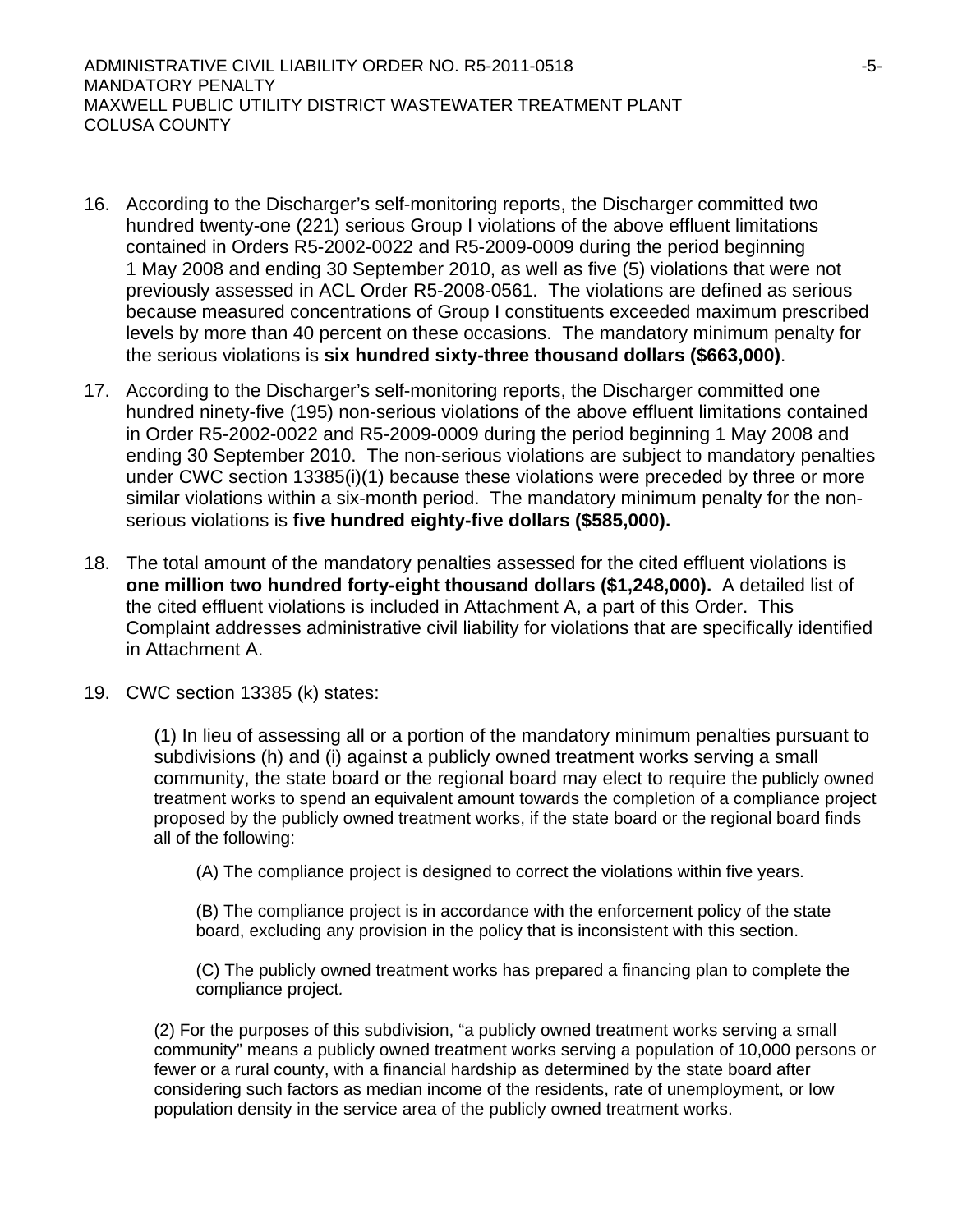- 20. Staff at the State Water Resources Control Board prepared a memorandum dated 6 March 2008, which determined that the Maxwell Public Utilities District Wastewater Treatment Plant is a publicly owned treatment works serving a small community with a financial hardship within the meaning of CWC section 13385(k)(2). On 4 August 2008, the Executive Director of the State Water Board confirmed that determination.
- 21. The Discharger is in the process of spending an estimated \$11.7 million on the construction of a new land discharge wastewater treatment plant, thereby correcting the violations that led to the assessment of the ACL penalty. Of this amount, \$6.7 million of revenue is from a grant and cannot be used to offset the mandatory minimum penalties. The new plant will consist of improvements to the existing mechanical headworks, installation of a second aeration lagoon, installation of constructed wetlands after the oxidation ponds, construction of a pump station to move effluent to a storage pond located at the land application site, and installation of a SCADA system to monitor plant processes and performance. The Discharger will construct a new irrigation system for land application of treated effluent at an agricultural parcel. On 11 January 2008, the Discharger's General Manager submitted a detailed outline of the project, the construction schedule, and a listing of project costs. On 8 November 2010, the Discharger's General Manager submitted an updated schedule.
- 22. As described in Finding No. 6, the Discharger was allowed to apply its previous \$1,617,000 mandatory penalty toward the above Compliance Project. This Order allows \$1,248,000 in mandatory penalties to be applied to the same Compliance Project. Because the Discharger has secured \$5 million in loan funding, applying a total of \$2,865,000 in mandatory penalties toward the cost of the project complies with CWC 13385(k) and the Enforcement Policy as required under 13385(k).
- 23. The Central Valley Water Board finds that the Compliance Project has been designed to correct the violations that have led to the issuance of this Administrative Civil Liability Order within five years, is as short as possible, and that the project is in accordance with the Enforcement Policy of the State Water Board. The Discharger plans to expend on the Compliance Project an amount in excess of the mandatory minimum penalty that is required by CWC sections 13385(h) and (i).
- 24. This Order constitutes a settlement of the violations herein mentioned. Notice of this settlement was published on the Central Valley Water Board's website, and was provided to all interested parties. The 30-day public notice and comment period mandated by Federal regulations (40 CFR 123.27) has expired and no comments were received.
- 25. On 23 April 2009, the Central Valley Water Board delegated the authority to issue Administrative Civil Liability Orders, where the matter is not contested by the Discharger, to the Executive Officer.
- 26. Issuance of this Administrative Civil Liability Order to enforce CWC Division 7, Chapter 5.5 is exempt from the provisions of the California Environmental Quality Act (Pub. Resources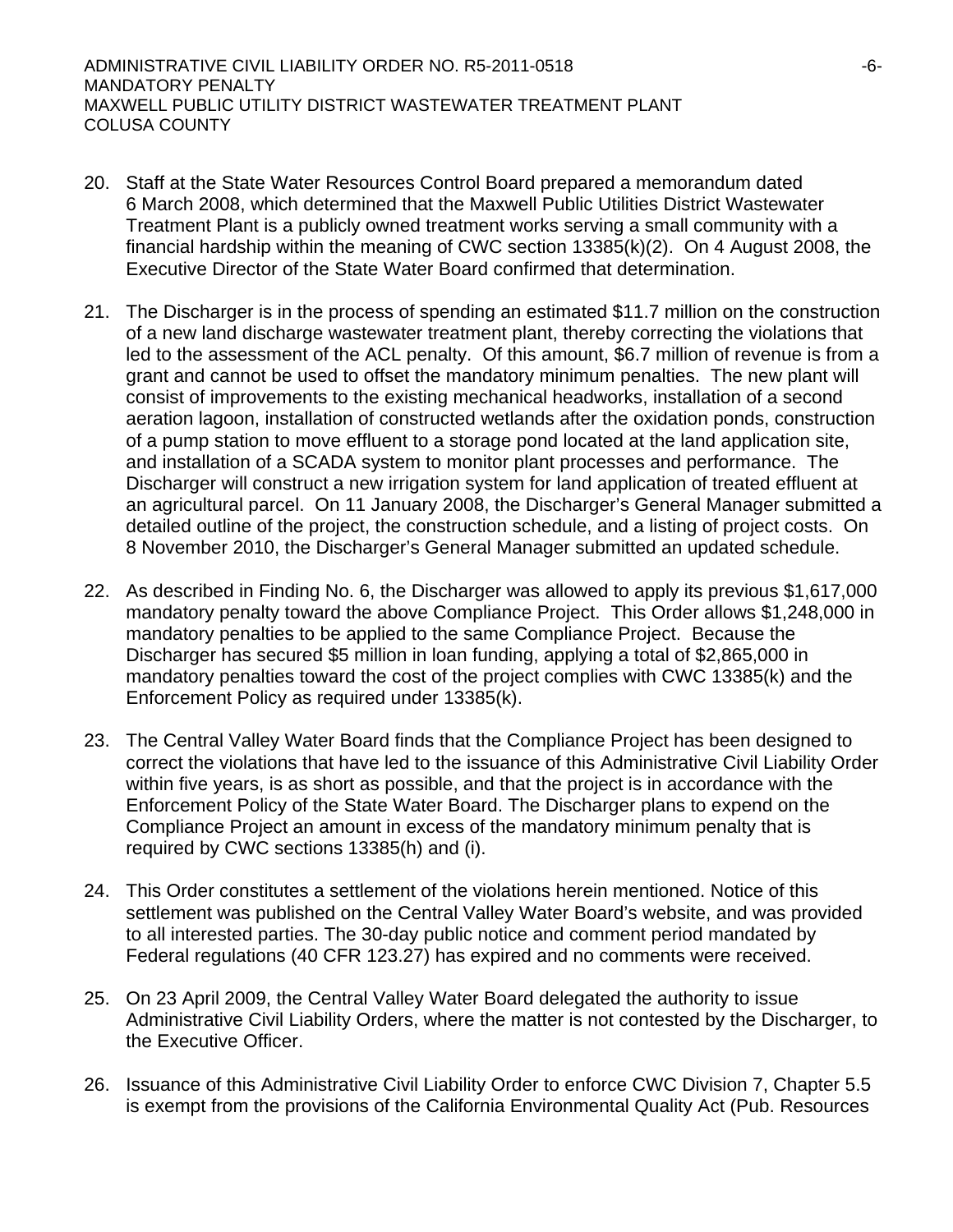Code section 21000 et seq.), in accordance with California Code of Regulations, title 14, section 15321(a)(2).

# **MAXWELL PUBLIC UTILITIES DISTRICT IS HEREBY GIVEN NOTICE THAT:**

- 1. The Discharger shall be assessed an Administrative Civil Liability in the amount of **one million two hundred forty-eight thousand dollars (\$1,248,000)**.
- 2. The entire \$1,248,000 penalty shall be deemed satisfied by the Central Valley Water Board through completion of the compliance project, as long as the Discharger completes the project by the schedule below:

| Task                                                                                                                                                                                                                   | Compliance Date  |  |
|------------------------------------------------------------------------------------------------------------------------------------------------------------------------------------------------------------------------|------------------|--|
| Complete Construction of the Land Application Wastewater Treatment Plant                                                                                                                                               | 30 November 2011 |  |
| Full Operation of the Land Application Wastewater Treatment Plant                                                                                                                                                      | 31 January 2012  |  |
| Submit final project report describing whether the project goals, costs,<br>milestones, and completion dates have been met. The final accounting<br>shall detail describe the funds spent for this particular project. | 1 April 2012     |  |

- 3. Beginning **1 March 2011**, the District shall submit monthly reports regarding the progress of construction. The reports shall describe the construction tasks completed to date and provide an updated schedule. In addition, a progress report shall be submitted on or before each of the above compliance dates. The report shall describe the work undertaken to comply with this Order.
- 4. The Assistant Executive Officer may extend the deadlines contained in this Order if the Discharger demonstrates that unforeseeable contingencies have created delays, provided that the Discharger continues to undertake all appropriate measures to meet the deadlines. The Discharger shall make any deadline extension request in writing at least 30 days prior to the deadline. Under no circumstances may the completion of the Compliance Project extend past 18 September 2013, which is five years from the date on which Order R5- 2008-0561 was approved (i.e., the initial order allowing the Discharger's MMPs to be directed towards the Compliance Project). The Discharger must obtain written approval from the Assistant Executive Officer for any significant departures from the project outlined in Finding No. 21 and the time schedule shown above. Failure to obtain approval for any significant departures may result in the assessment of the full amount of the suspended mandatory minimum penalty.
- 5. If, in the judgment of the Assistant Executive Officer, the Discharger fails to complete the Compliance Project in accordance with the by the due date listed above (including any extensions approved by the Assistant Executive Officer), or fails to construct the compliance project in accordance with the updated schedule submitted to the Central Valley Water Board on 8 November 2010, the Assistant Executive Officer may demand payment of the suspended liability that reflects the portion of the compliance project that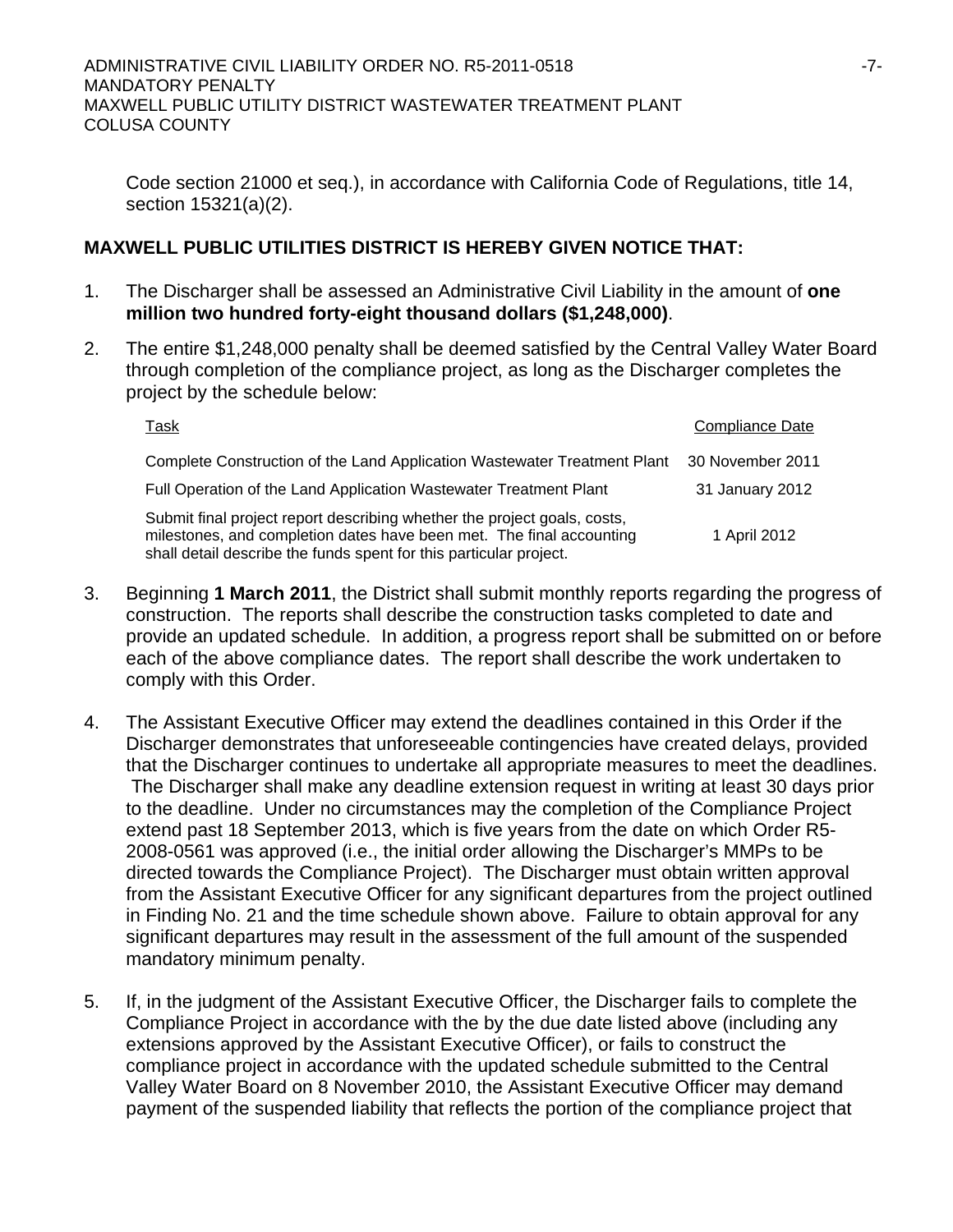has not been satisfactorily completed. Payment must be made within 30 days of such a demand.

- 6. Should the Discharger fail to take any of the above actions, the Assistant Executive Officer may refer the matter to the State Attorney General for enforcement of the terms of this Order.
- 7. This Order is final upon signature.

Any person aggrieved by this action of the Central Valley Water Board may petition the State Water Board to review the action in accordance with CWC section 13320 and California Code of Regulations, title 23, sections 2050 and following. The State Water Board must receive the petition by 5:00 p.m., 30 days after the date that this Order becomes final, except that if the thirtieth day following the date that this Order becomes final falls on a Saturday, Sunday, or state holiday (including mandatory furlough days), the petition must be received by the State Water Board by 5:00 p.m. on the next business day. Copies of the law and regulations applicable to filing petitions may be found on the Internet at:

http://www.waterboards.ca.gov/public\_notices/petitions/water\_quality or will be provided upon request.

> Original signed by KENNETH D. LANDAU, Assistant Executive Officer

4 February 2011 design and the contract of the contract of the DATE of the contract of the contract of the contract of the contract of the contract of the contract of the contract of the contract of the contract of the contract of the con

Attachment A: Record of Violations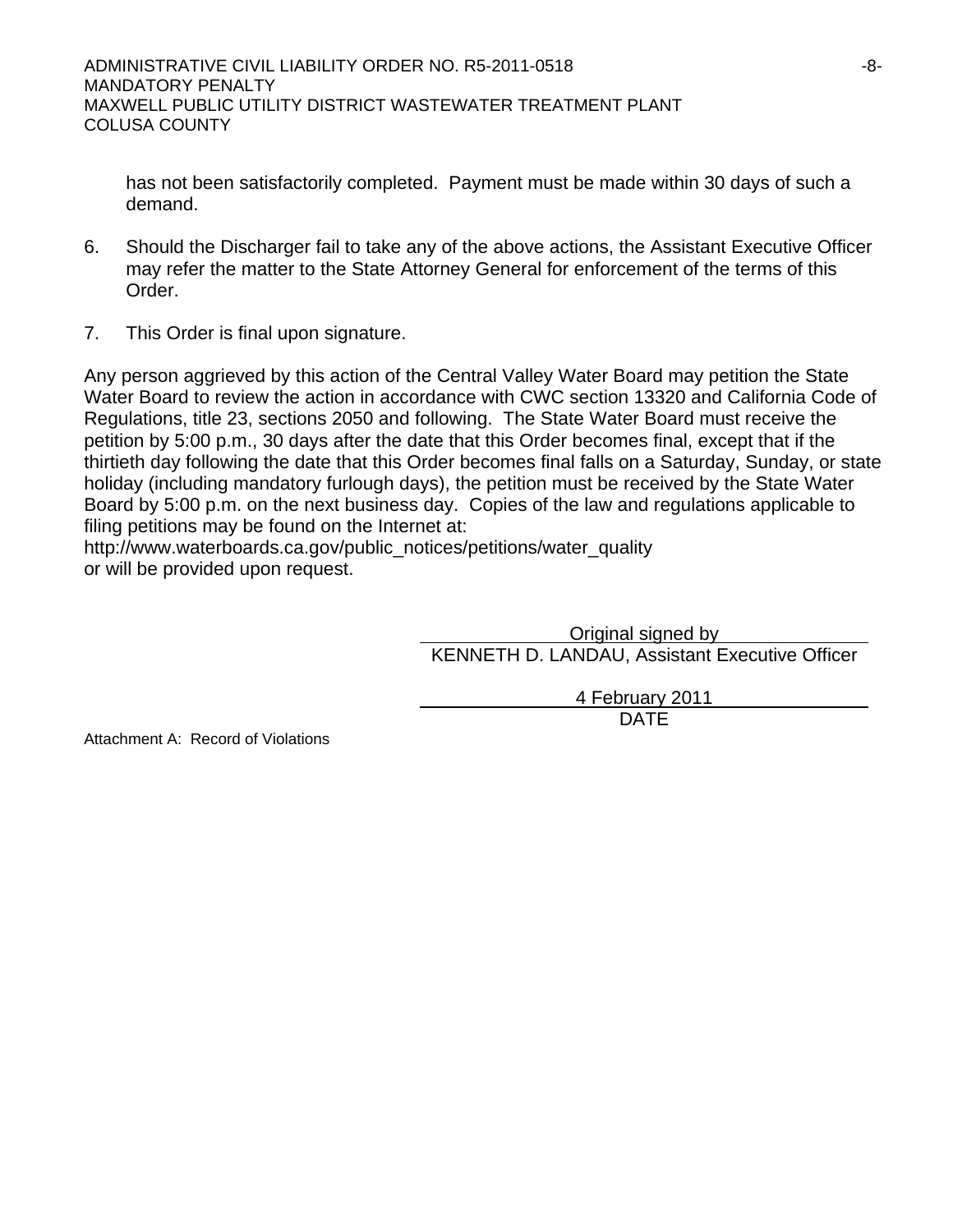## ATTACHMENT A ADMINISTRATIVE CIVIL LIABILITY ORDER NO. R5-2011-0518

## **Maxwell Public Utility District Wastewater Treatment Plant**

RECORD OF VIOLATIONS (May/June 2007 and 1 May 2008 -30 September 2010) MANDATORY PENALTIES (Data reported under Monitoring and Reporting Programs R5-2002-0022 and R5-2009-0009)

|                                                                   | Violation   |            |                                   | Measure        |                                                                                                                        |         |              |  |  |  |
|-------------------------------------------------------------------|-------------|------------|-----------------------------------|----------------|------------------------------------------------------------------------------------------------------------------------|---------|--------------|--|--|--|
| Date                                                              | <b>Type</b> | Units      | Limit                             | d              | <b>Period Type</b>                                                                                                     | Remarks | <b>CIWQS</b> |  |  |  |
|                                                                   |             |            | Violations of Order R5-2002-0022: |                |                                                                                                                        |         |              |  |  |  |
|                                                                   |             |            |                                   |                | The following five violations occurred in May and June 2007<br>but were not previously addressed in ACLO R5-2008-0561: |         |              |  |  |  |
| 25-May-07                                                         | Turbidity   | <b>NTU</b> | 2                                 | 71             | Daily Avg.                                                                                                             | 1       | 769257       |  |  |  |
| 25-May-07                                                         | Turbidity   | <b>NTU</b> | 5                                 | 71             | Daily Max                                                                                                              | 1       | 769258       |  |  |  |
| 25-May-07                                                         | Turbidity   | <b>NTU</b> | 10                                | 71             | Instantaneous                                                                                                          | 1       | 769259       |  |  |  |
| 1-Jun-07                                                          | Turbidity   | <b>NTU</b> | 10                                | 45             | Instantaneous                                                                                                          | 1       | 769272       |  |  |  |
| 8-Jun-07                                                          | Turbidity   | <b>NTU</b> | 10                                | 62             | Instantaneous                                                                                                          | 1       | 769281       |  |  |  |
| New violations which occurred after ACLO R5-2008-0561 was issued: |             |            |                                   |                |                                                                                                                        |         |              |  |  |  |
| 6-Jun-08                                                          | pH          | SU         | 8.5                               | 10             | Instantaneous                                                                                                          | 4       | 805959       |  |  |  |
| 6-Jun-08                                                          | Ammonia     | lbs/day    | 0.56                              | 1.03           | 1-hr Average                                                                                                           | 1       | 805960       |  |  |  |
| 6-Jun-08                                                          | Ammonia     | mg/L       | 0.34                              | $\overline{2}$ | 1-hr Avg                                                                                                               | 1       | 805961       |  |  |  |
| 6-Jun-08                                                          | Ammonia     | lbs/day    | 0.58                              | 1.03           | 4-Day Avg                                                                                                              | 1       | 805962       |  |  |  |
| 6-Jun-08                                                          | Ammonia     | mg/L       | 0.35                              | $\overline{2}$ | 4-Day Avg                                                                                                              | 1       | 805963       |  |  |  |
| 13-Jun-08                                                         | pH          | SU         | 8.5                               | 10             | Instantaneous                                                                                                          | 4       | 805964       |  |  |  |
| 13-Jun-08                                                         | Ammonia     | lbs/day    | 0.56                              | 0.78           | 1-hr Average                                                                                                           | 4       | 805965       |  |  |  |
| 13-Jun-08                                                         | Ammonia     | mg/L       | 0.34                              | 1.47           | 1-hr Average                                                                                                           | 1       | 805966       |  |  |  |
| 13-Jun-08                                                         | Ammonia     | lbs/day    | 0.58                              | 0.78           | 4-Day Avg                                                                                                              | 4       | 805967       |  |  |  |
| 13-Jun-08                                                         | Ammonia     | mg/L       | 0.35                              | 1.47           | 4-Day Avg                                                                                                              | 1       | 805969       |  |  |  |
| 20-Jun-08                                                         | Ammonia     | lbs/day    | 0.56                              | 0.81           | 1-hr Average                                                                                                           | 1       | 805971       |  |  |  |
| 20-Jun-08                                                         | Ammonia     | lbs/day    | 0.58                              | 0.81           | 4-Day Avg                                                                                                              | 1       | 805973       |  |  |  |
| 20-Jun-08                                                         | Ammonia     | mg/L       | 0.34                              | 1.49           | 1-hr Average                                                                                                           | 1       | 805972       |  |  |  |
| 20-Jun-08                                                         | Ammonia     | mg/L       | 0.35                              | 1.49           | 4-Day Avg                                                                                                              | 1       | 805974       |  |  |  |
| 20-Jun-08                                                         | pH          | SU         | 8.5                               | 10             | Instantaneous                                                                                                          | 4       | 805970       |  |  |  |
| 27-Jun-08                                                         | Ammonia     | lbs/day    | 0.34                              | 0.6            | 1-hr Average                                                                                                           | 4       | 805976       |  |  |  |
| 27-Jun-08                                                         | Ammonia     | lbs/day    | 0.41                              | 0.6            | 4-Day Avg                                                                                                              | 4       | 805978       |  |  |  |
| 27-Jun-08                                                         | Ammonia     | mg/L       | 0.34                              | 0.87           | 1-hr Average                                                                                                           | 1       | 805977       |  |  |  |
| 27-Jun-08                                                         | Ammonia     | mg/L       | 0.35                              | 0.87           | 4-Day Avg                                                                                                              | 1       | 805979       |  |  |  |
| 27-Jun-08                                                         | pH          | SU         | 8.5                               | 10             | Instantaneous                                                                                                          | 4       | 805975       |  |  |  |
| 30-Jun-08                                                         | Ammonia     | lbs/day    | 0.23                              | 0.69           | Monthly                                                                                                                | 1       | 806098       |  |  |  |
| 30-Jun-08                                                         | Ammonia     | mg/L       | 0.34                              | 1.1            | 1-hr Average                                                                                                           | 1       | 806064       |  |  |  |
| 30-Jun-08                                                         | Ammonia     | mg/L       | 0.35                              | 0.985          | 4-Day Avg                                                                                                              | 1       | 806097       |  |  |  |
| 30-Jun-08                                                         | Ammonia     | mg/L       | 0.14                              | 1.39           | Monthly                                                                                                                | 1       | 806099       |  |  |  |
| 30-Jun-08                                                         | pH          | SU         | 8.5                               | 10             | Instantaneous                                                                                                          | 4       | 806062       |  |  |  |
| 4-Jul-08                                                          | pH          | SU         | 8.5                               | 10             | Instantaneous                                                                                                          | 4       | 806100       |  |  |  |
| 11-Jul-08                                                         | Ammonia     | mg/L       | 0.34                              | 0.87           | 1-hr Average                                                                                                           | 1       | 806102       |  |  |  |
| 11-Jul-08                                                         | Ammonia     | mg/L       | 0.22                              | 0.87           | 4-Day Avg                                                                                                              | 1       | 806104       |  |  |  |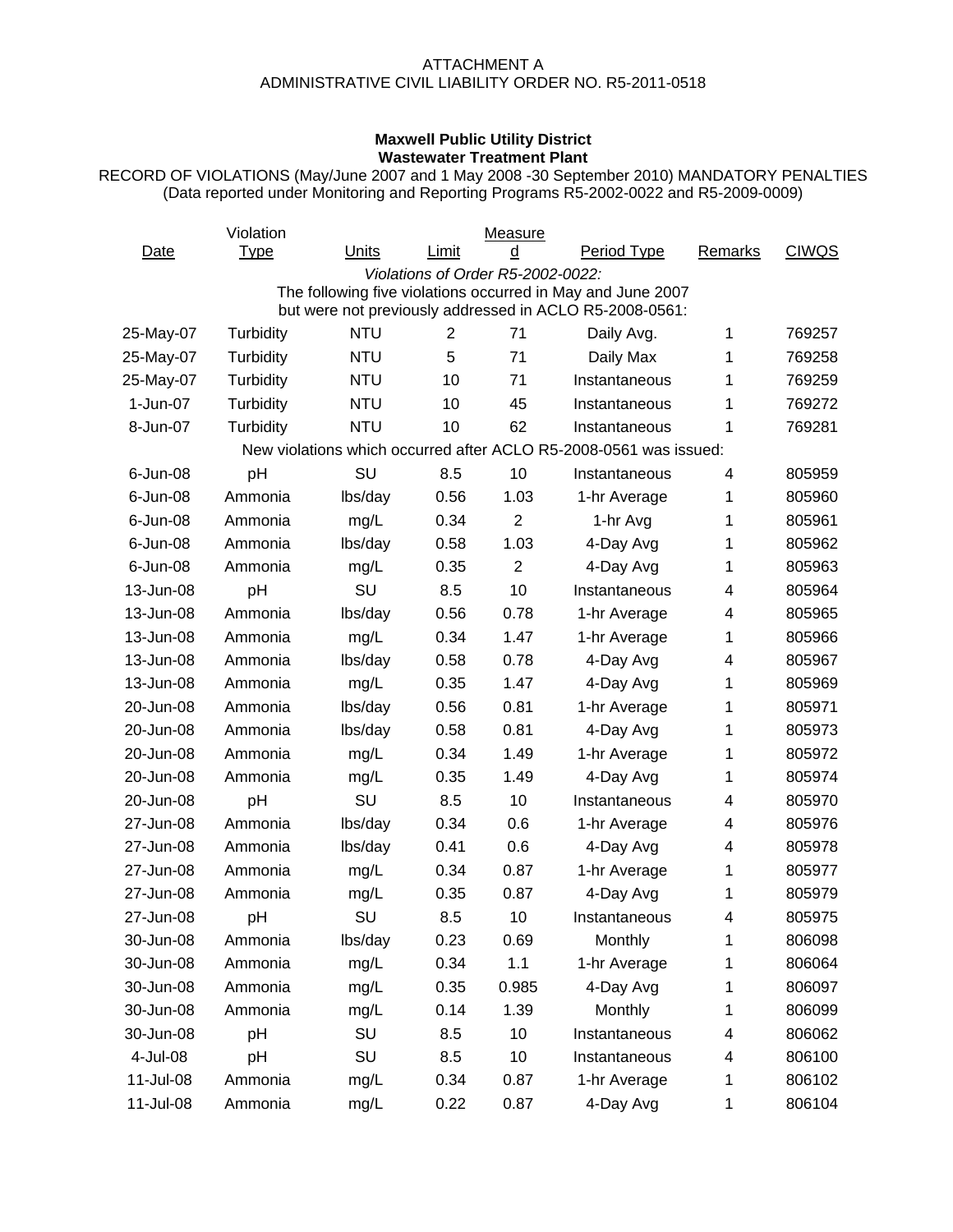#### ATTACHMENT A -2- TENTATIVE ADMINISTRATIVE CIVIL LIABILITY ORDER NO. R5-2011-0518 MANDATORY PENALTY MAXWELL PUBLIC UTILITY DISTRICT WASTEWATER TREATMENT PLANT COLUSA COUNTY

|           | Violation   |              |       | Measure        |               |         |              |
|-----------|-------------|--------------|-------|----------------|---------------|---------|--------------|
| Date      | <u>Type</u> | <b>Units</b> | Limit | $\overline{a}$ | Period Type   | Remarks | <b>CIWQS</b> |
| 11-Jul-08 | pH          | SU           | 8.5   | 10             | Instantaneous | 4       | 806101       |
| 18-Jul-08 | Ammonia     | mg/L         | 0.34  | 0.62           | 1-hr Average  | 1       | 806107       |
| 18-Jul-08 | Ammonia     | mg/L         | 0.22  | 0.62           | 4-Day Avg     | 1       | 806108       |
| 18-Jul-08 | pH          | SU           | 8.5   | 10             | Instantaneous | 4       | 806105       |
| 25-Jul-08 | Ammonia     | lbs/day      | 0.34  | 0.45           | 4-Day Avg     | 4       | 806112       |
| 25-Jul-08 | Ammonia     | mg/L         | 0.34  | 0.7            | 1-hr Average  | 1       | 806111       |
| 25-Jul-08 | Ammonia     | mg/L         | 0.22  | 0.7            | 4-Day Average | 1       | 806114       |
| 25-Jul-08 | pH          | SU           | 8.5   | 10             | Instantaneous | 4       | 806110       |
| 31-Jul-08 | Ammonia     | lbs/day      | 0.15  | 0.36           | Monthly       | 1       | 806116       |
| 31-Jul-08 | Ammonia     | mg/L         | 0.09  | 0.73           | Monthly       | 1       | 806117       |
| 1-Aug-08  | Ammonia     | lbs/day      | 0.345 | 0.48           | 4-Day Avg     | 4       | 806120       |
| 1-Aug-08  | Ammonia     | mg/L         | 0.34  | 0.69           | 1-hr Average  | 1       | 806119       |
| 1-Aug-08  | Ammonia     | mg/L         | 0.22  | 0.69           | 4-Day Avg     | 1       | 806121       |
| 1-Aug-08  | pH          | SU           | 8.5   | 10             | Instantaneous | 4       | 806118       |
| 8-Aug-08  | Ammonia     | lbs/day      | 0.56  | 1.13           | 1-hr Average  | 1       | 806123       |
| 8-Aug-08  | Ammonia     | lbs/day      | 0.34  | 1.13           | 4-Day Avg     | 1       | 806125       |
| 8-Aug-08  | Ammonia     | mg/L         | 0.34  | 2.05           | 1-hr Average  | 1       | 806124       |
| 8-Aug-08  | Ammonia     | mg/L         | 0.21  | 2.05           | 4-Day Avg     | 1       | 806126       |
| 8-Aug-08  | pH          | SU           | 8.5   | 10             | Instantaneous | 4       | 806122       |
| 15-Aug-08 | Ammonia     | lbs/day      | 0.34  | 0.55           | 4-Day Avg     | 1       | 806138       |
| 15-Aug-08 | Ammonia     | mg/L         | 0.34  | 0.8            | 1-hr Average  | 1       | 806128       |
| 15-Aug-08 | Ammonia     | mg/L         | 0.22  | 0.8            | 4-Day Avg     | 1       | 806139       |
| 15-Aug-08 | pH          | SU           | 8.5   | 10             | Instantaneous | 4       | 806127       |
| 22-Aug-08 | Ammonia     | lbs/day      | 0.562 | 0.62           | 1-hr Average  | 4       | 806141       |
| 22-Aug-08 | Ammonia     | lbs/day      | 0.34  | 0.62           | 4-Day Avg     | 1       | 806143       |
| 22-Aug-08 | Ammonia     | mg/L         | 0.34  | 0.87           | 1-hr Average  | 1       | 806142       |
| 22-Aug-08 | Ammonia     | mg/L         | 0.22  | 0.87           | 4-Day Avg     | 1       | 806144       |
| 22-Aug-08 | pH          | SU           | 8.5   | 10             | Instantaneous | 4       | 806140       |
| 29-Aug-08 | Ammonia     | lbs/day      | 0.56  | 0.66           | 1-hr Average  | 4       | 806146       |
| 29-Aug-08 | Ammonia     | lbs/day      | 0.34  | 0.66           | 4-Day Avg     |         | 806150       |
| 29-Aug-08 | Ammonia     | mg/L         | 0.34  | 0.95           | 1-hr Average  | 1       | 806148       |
| 29-Aug-08 | Ammonia     | mg/L         | 0.22  | 0.95           | 4-Day Avg     | 1       | 806151       |
| 29-Aug-08 | pH          | SU           | 8.5   | 10             | Instantaneous | 4       | 806145       |
| 31-Aug-08 | Ammonia     | lbs/day      | 0.147 | 0.688          | Monthly       | 1       | 806153       |
| 31-Aug-08 | Ammonia     | mg/L         | 0.089 | 1.072          | Monthly       | 1       | 806154       |
| 31-Aug-08 | Coliform    | MPN/100 mL   | 23    | 26             | 30-day Median | 4       | 806152       |
| 5-Sep-08  | Ammonia     | lbs/day      | 0.562 | 1.58           | 1-hr Average  | 1       | 806159       |
| 5-Sep-08  | Ammonia     | lbs/day      | 0.34  | 1.58           | 4-Day Avg     | 1       | 806164       |
| 5-Sep-08  | Ammonia     | mg/L         | 0.34  | 1.92           | 1-hr Average  | 1       | 806161       |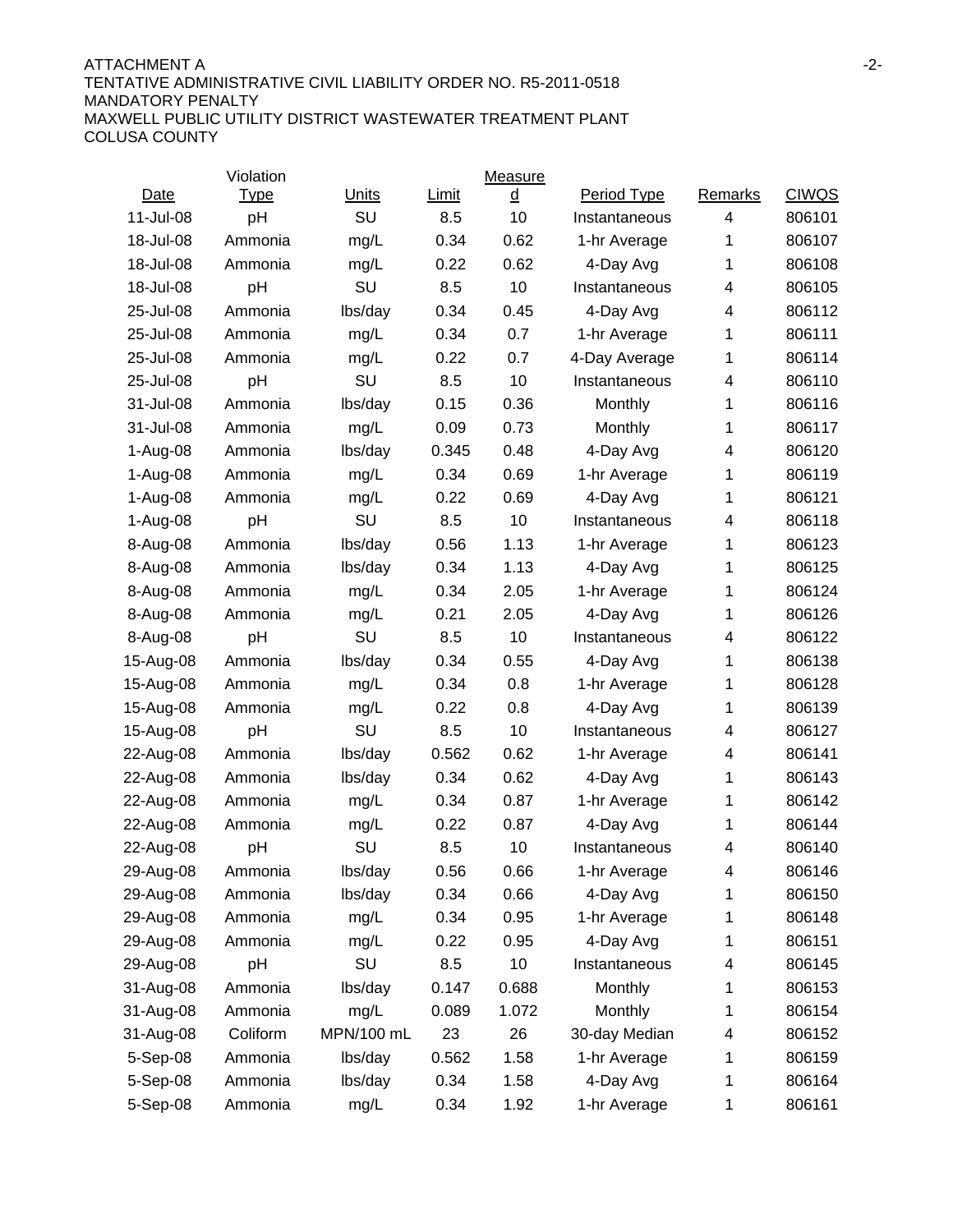#### ATTACHMENT A FIRE AND THE SERIES AND THE SERIES OF THE SERIES OF A SERIES AND THE SERIES OF A SERIES OF A SERIES OF A SERIES OF A SERIES OF A SERIES OF A SERIES OF A SERIES OF A SERIES OF A SERIES OF A SERIES OF A SERIES O TENTATIVE ADMINISTRATIVE CIVIL LIABILITY ORDER NO. R5-2011-0518 MANDATORY PENALTY MAXWELL PUBLIC UTILITY DISTRICT WASTEWATER TREATMENT PLANT COLUSA COUNTY

|           | Violation   |              |       | Measure          |                    |                |              |
|-----------|-------------|--------------|-------|------------------|--------------------|----------------|--------------|
| Date      | <u>Type</u> | <b>Units</b> | Limit | ₫                | <b>Period Type</b> | <b>Remarks</b> | <b>CIWQS</b> |
| 5-Sep-08  | Ammonia     | mg/L         | 0.221 | 1.92             | 4-Day Avg          | 1              | 806165       |
| 5-Sep-08  | pH          | SU           | 8.5   | 10               | Instantaneous      | 4              | 806156       |
| 12-Sep-08 | pH          | SU           | 8.5   | 10               | Instantaneous      | 4              | 806167       |
| 24-Sep-08 | Ammonia     | lbs/day      | 0.34  | 0.43             | 4-Day Avg          | 4              | 806172       |
| 24-Sep-08 | Ammonia     | mg/L         | 0.34  | 0.76             | 1-hr Average       | 1              | 806170       |
| 24-Sep-08 | Ammonia     | mg/L         | 0.221 | 0.76             | 4-Day Avg          | 1              | 806174       |
| 24-Sep-08 | pH          | SU           | 8.5   | 10               | Instantaneous      | 4              | 806169       |
| 26-Sep-08 | Ammonia     | lbs/day      | 0.34  | 0.445            | 4-Day Avg          | 4              | 806181       |
| 26-Sep-08 | Ammonia     | mg/L         | 0.34  | 0.78             | 1-hr Average       | 1              | 806177       |
| 26-Sep-08 | Ammonia     | mg/L         | 0.221 | 0.77             | 4-Day Avg          | 1              | 806182       |
| 26-Sep-08 | pH          | SU           | 8.5   | 10               | Instantaneous      | 4              | 806175       |
| 30-Sep-08 | Ammonia     | lbs/day      | 0.148 | 0.63             | Monthly            | 1              | 806185       |
| 30-Sep-08 | Ammonia     | mg/L         | 0.089 | 0.91             | Monthly            | 1              | 806187       |
| 30-Sep-08 | <b>TSS</b>  | mg/L         | 160   | 167              | Monthly            | 4              | 806183       |
| 3-Oct-08  | pH          | SU           | 8.5   | 8.6              | Instantaneous      | 4              | 806188       |
| 10-Oct-08 | Ammonia     | mg/L         | 1.23  | 1.88             | 1-hr Average       | 1              | 806190       |
| 10-Oct-08 | Ammonia     | mg/L         | 0.739 | 1.88             | 4-Day Avg          | 1              | 806362       |
| 10-Oct-08 | pH          | SU           | 8.5   | 8.8              | Instantaneous      | 4              | 806189       |
| 17-Oct-08 | Ammonia     | mg/L         | 0.88  | 0.94             | 1-hr Average       | 4              | 806365       |
| 17-Oct-08 | Ammonia     | mg/L         | 0.54  | 0.94             | 4-Day Avg          | 1              | 806366       |
| 17-Oct-08 | pH          | SU           | 8.5   | 9                | Instantaneous      | 4              | 806363       |
| 24-Oct-08 | Ammonia     | mg/L         | 0.639 | 0.85             | 4-Day Avg          | 4              | 806369       |
| 24-Oct-08 | рH          | SU           | 8.5   | 8.9              | Instantaneous      | 4              | 806368       |
| 31-Oct-08 | Ammonia     | lbs/day      | 0.54  | 0.668            | Monthly            | 4              | 806374       |
| 31-Oct-08 | Ammonia     | mg/L         | 0.88  | 1.05             | 1-hr Average       | 4              | 806372       |
| 31-Oct-08 | Ammonia     | mg/L         | 0.33  | 1.102            | Monthly            | 1              | 806376       |
| 31-Oct-08 | рH          | SU           | 8.5   | $\boldsymbol{9}$ | Instantaneous      | 4              | 806371       |
| 7-Nov-08  | Ammonia     | lbs/day      | 1.48  | 2.13             | 1-hr Average       | 1              | 806380       |
| 7-Nov-08  | Ammonia     | lbs/day      | 2.029 | 2.13             | 4-Day Avg          | 4              | 806383       |
| 7-Nov-08  | Ammonia     | mg/L         | 0.88  | 3.4              | 1-hr Average       |                | 806382       |
| 7-Nov-08  | Ammonia     | mg/L         | 1.215 | 3.4              | 4-Day Avg          | 1              | 806386       |
| 7-Nov-08  | pH          | SU           | 8.5   | 9                | Instantaneous      | 4              | 806378       |
| 14-Nov-08 | Ammonia     | lbs/day      | 1.734 | 2.09             | 1-hr Average       | 4              | 806390       |
| 14-Nov-08 | Ammonia     | mg/L         | 1.039 | 4.9              | 1-hr Average       | 1              | 806392       |
| 14-Nov-08 | Ammonia     | mg/L         | 1.369 | 4.9              | 4-Day Avg          | 1              | 806394       |
| 14-Nov-08 | pH          | SU           | 8.5   | 8.9              | Instantaneous      | 4              | 806387       |
| 21-Nov-08 | Ammonia     | mg/L         | 1.232 | 3.65             | 1-hr Average       | 1              | 806398       |
| 21-Nov-08 | Ammonia     | mg/L         | 1.65  | 3.65             | 4-Day Avg          | 1              | 806400       |
| 21-Nov-08 | pH          | SU           | 8.5   | 8.8              | Instantaneous      | 4              | 806396       |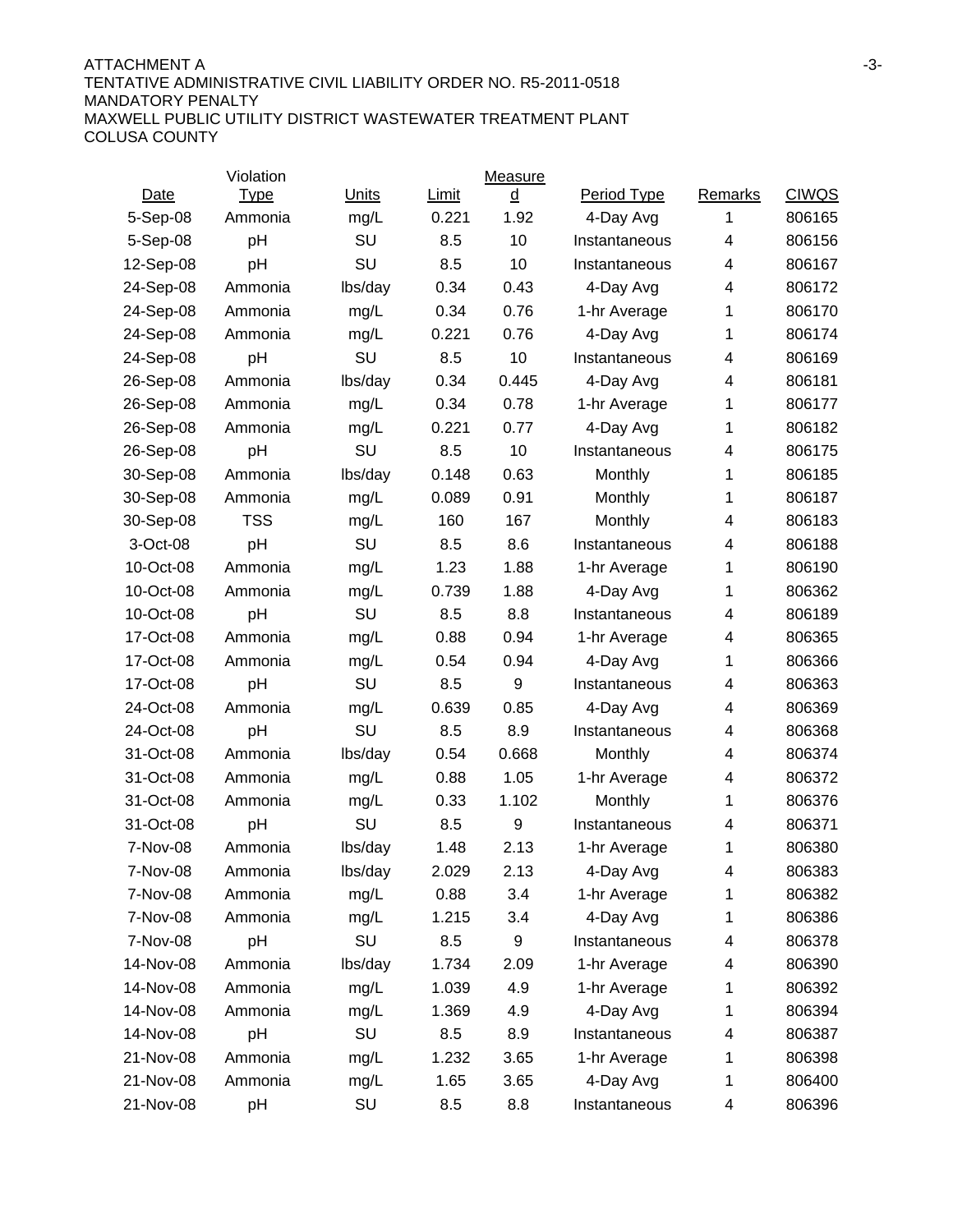#### ATTACHMENT A -4- TENTATIVE ADMINISTRATIVE CIVIL LIABILITY ORDER NO. R5-2011-0518 MANDATORY PENALTY MAXWELL PUBLIC UTILITY DISTRICT WASTEWATER TREATMENT PLANT COLUSA COUNTY

|           | Violation   |         |              | Measure  |                    |         |              |
|-----------|-------------|---------|--------------|----------|--------------------|---------|--------------|
| Date      | <b>Type</b> | Units   | <b>Limit</b> | <u>d</u> | Period Type        | Remarks | <b>CIWQS</b> |
| 24-Nov-08 | Ammonia     | lbs/day | 0.97         | 1.81     | 1-hr Average       | 1       | 806403       |
| 24-Nov-08 | Ammonia     | lbs/day | 1.37         | 1.79     | 4-Day Avg          | 4       | 806407       |
| 24-Nov-08 | Ammonia     | mg/L    | 0.82         | 3.425    | 4-Day Avg          | 1       | 806409       |
| 24-Nov-08 | pH          | SU      | 8.5          | 9.3      | Instantaneous      | 4       | 806402       |
| 30-Nov-08 | Ammonia     | lbs/day | 0.81         | 1.95     | Monthly            | 1       | 806411       |
| 30-Nov-08 | Ammonia     | mg/L    | 0.48         | 3.7875   | Monthly            | 1       | 806412       |
| 5-Dec-08  | Ammonia     | lbs/day | 0.87         | 1.9      | 1-hr Average       | 1       | 806421       |
| 5-Dec-08  | Ammonia     | lbs/day | 1.24         | 1.9      | 4-Day Avg          | 1       | 806425       |
| 5-Dec-08  | Ammonia     | mg/L    | 0.52         | 2.87     | 1-hr Average       | 1       | 806423       |
| 5-Dec-08  | Ammonia     | mg/L    | 0.74         | 2.87     | 4-Day Avg          | 1       | 806427       |
| 5-Dec-08  | pH          | SU      | 8.5          | 9.4      | Instantaneous      | 4       | 806419       |
| 12-Dec-08 | pH          | SU      | 8.5          | 9.1      | Instantaneous      | 4       | 806429       |
| 19-Dec-08 | Ammonia     | lbs/day | 0.97         | 1.7      | 1-hr Average       | 1       | 806433       |
| 19-Dec-08 | Ammonia     | lbs/day | 1.37         | 1.7      | 4-Day Avg          | 4       | 806437       |
| 19-Dec-08 | Ammonia     | mg/L    | 0.58         | 2.8      | 1-hr Average       | 1       | 806434       |
| 19-Dec-08 | Ammonia     | mg/L    | 0.82         | 2.8      | 4-Day Avg          | 1       | 806439       |
| 19-Dec-08 | pH          | SU      | 8.5          | 9.3      | Instantaneous      | 4       | 806431       |
| 22-Dec-08 | Ammonia     | lbs/day | 1.27         | 1.9      | 1-hr Average       | 1       | 806447       |
| 22-Dec-08 | Ammonia     | lbs/day | 1.76         | 1.8      | 4-Day Avg          | 4       | 806451       |
| 22-Dec-08 | Ammonia     | mg/L    | 0.76         | 3.24     | 1-hr Average       | 1       | 806449       |
| 22-Dec-08 | Ammonia     | mg/L    | 1.06         | 3.02     | 4-Day Avg          | 1       | 806452       |
| 22-Dec-08 | рH          | SU      | 8.5          | 9.1      | Instantaneous      | 4       | 806445       |
| 29-Dec-08 | Ammonia     | lbs/day | 0.87         | 3.4      | 1-hr Average       | 1       | 806454       |
| 29-Dec-08 | Ammonia     | lbs/day | 1.24         | 3.4      | 4-Day Avg          | 1       | 806456       |
| 29-Dec-08 | Ammonia     | mg/L    | 0.52         | 5.36     | 1-hr Average       | 1       | 806455       |
| 29-Dec-08 | Ammonia     | mg/L    | 0.74         | 5.36     | 4-Day Avg          | 1       | 806457       |
| 29-Dec-08 | pH          | SU      | 8.5          | 9.4      | Instantaneous      | 4       | 806453       |
| 31-Dec-08 | Ammonia     | lbs/day | 0.57         | 1.784    | Monthly            | 1       | 806458       |
| 31-Dec-08 | Ammonia     | mg/L    | 0.34         | 2.984    | Monthly            | 1       | 806459       |
| 9-Jan-09  | Ammonia     | lbs/day | 0.784        | 3.11     | 1-hr Average       | 1       | 830395       |
| 9-Jan-09  | Ammonia     | lbs/day | 1.13         | 3.46     | 4-Day Avg          | 1       | 830397       |
| 9-Jan-09  | Ammonia     | mg/L    | 0.47         | 5.92     | 1-hr Average       | 1       | 830388       |
| 9-Jan-09  | Ammonia     | mg/L    | 0.674        | 5.92     | 4-Day Avg          | 1       | 830396       |
| 9-Jan-09  | pH          | SUs     | 8.5          | 9.5      | <b>Instant Max</b> | 4       | 830390       |
| 16-Jan-09 | Ammonia     | lbs/day | 0.868        | 2.48     | 1-hr Average       | 1       | 830401       |
| 16-Jan-09 | Ammonia     | lbs/day | 1.24         | 2.63     | 4-Day Avg          | 1       | 830403       |
| 16-Jan-09 | Ammonia     | mg/L    | 0.52         | 5.22     | 1-hr Average       | 1       | 830400       |
| 16-Jan-09 | Ammonia     | mg/L    | 0.741        | 5.22     | 4-Day Avg          | 1       | 830402       |
| 16-Jan-09 | pH          | SU      | 8.5          | 9.4      | <b>Instant Max</b> | 4       | 830391       |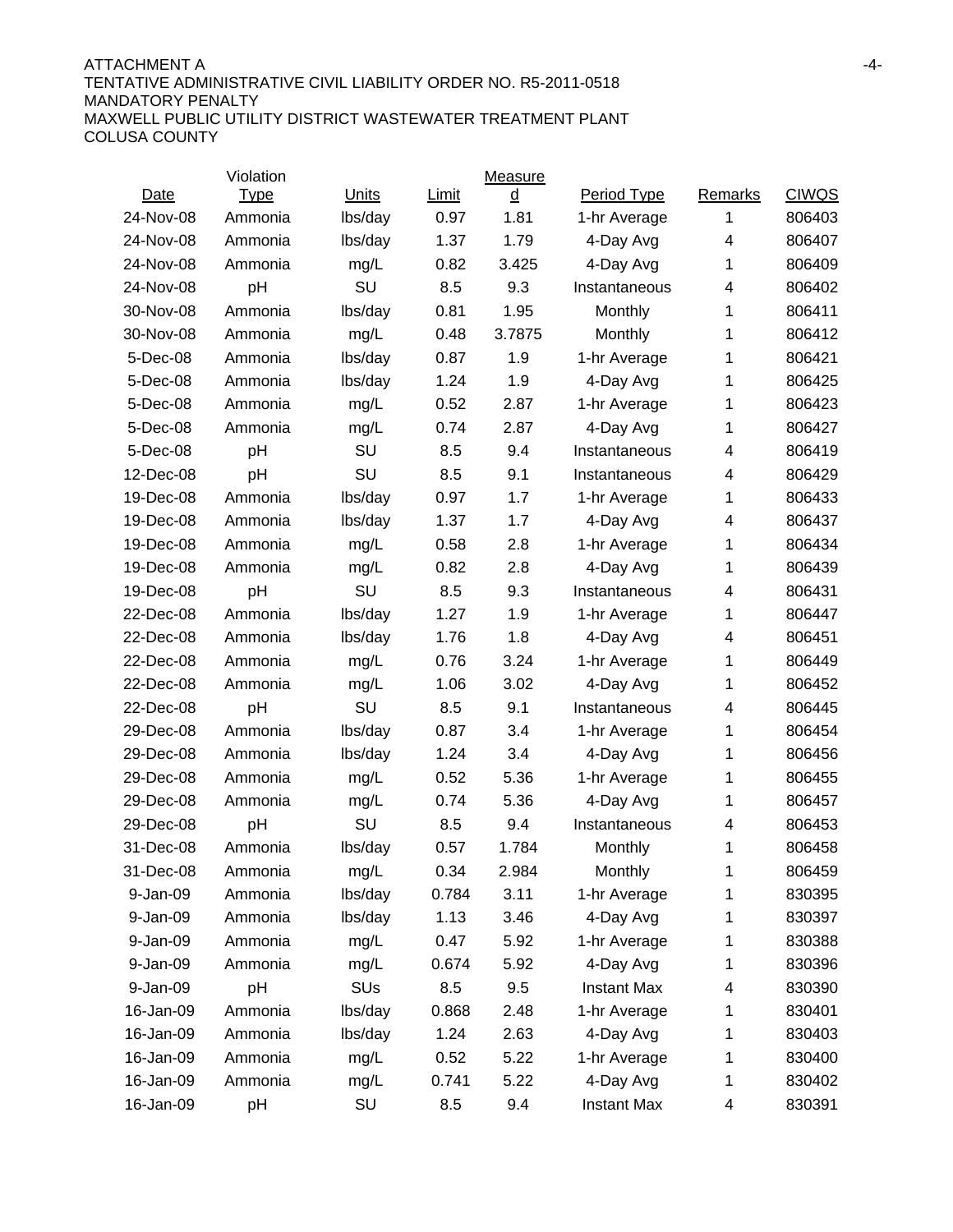#### ATTACHMENT A FINISHED AND THE SERVICE OF THE SERVICE OF THE SERVICE OF THE SERVICE OF THE SERVICE OF THE SERVICE OF THE SERVICE OF THE SERVICE OF THE SERVICE OF THE SERVICE OF THE SERVICE OF THE SERVICE OF THE SERVICE OF T TENTATIVE ADMINISTRATIVE CIVIL LIABILITY ORDER NO. R5-2011-0518 MANDATORY PENALTY MAXWELL PUBLIC UTILITY DISTRICT WASTEWATER TREATMENT PLANT COLUSA COUNTY

|            | Violation   |         |       | Measure                           |                    |         |              |
|------------|-------------|---------|-------|-----------------------------------|--------------------|---------|--------------|
| Date       | <b>Type</b> | Units   | Limit | <u>d</u>                          | Period Type        | Remarks | <b>CIWQS</b> |
| 23-Jan-09  | Ammonia     | lbs/day | 0.665 | 4.35                              | 1-hr Average       | 1       | 830406       |
| 23-Jan-09  | Ammonia     | lbs/day | 0.964 | 3.87                              | 4-Day Avg          | 1       | 830410       |
| 23-Jan-09  | Ammonia     | mg/L    | 0.398 | 6.95                              | 1-hr Average       | 1       | 830404       |
| 23-Jan-09  | Ammonia     | mg/L    | 0.578 | 6.95                              | 4-Day Avg          | 1       | 830407       |
| 23-Jan-09  | pH          | SU      | 8.5   | 9.7                               | <b>Instant Max</b> | 4       | 830392       |
| 30-Jan-09  | Ammonia     | lbs/day | 0.784 | 4.13                              | 1-hr Average       | 1       | 830412       |
| 30-Jan-09  | Ammonia     | lbs/day | 1.13  | 3.84                              | 4-Day Avg          | 1       | 830414       |
| 30-Jan-09  | Ammonia     | mg/L    | 0.47  | 8.25                              | 1-hr Average       | 1       | 830411       |
| 30-Jan-09  | Ammonia     | mg/L    | 0.674 | 8.25                              | 4-Day Avg          | 1       | 830413       |
| 30-Jan-09  | pH          | SUs     | 8.5   | 9.5                               | <b>Instant Max</b> | 4       | 830394       |
| 31-Jan-09  | Ammonia     | lbs/day | 0.445 | 3.57                              | Monthly            | 1       | 830417       |
| 31-Jan-09  | Ammonia     | mg/L    | 0.267 | 6.59                              | Monthly            | 1       | 830416       |
| 6-Feb-09   | Ammonia     | mg/L    | 0.47  | 8.03                              | 1-hr Average       | 1       | 822672       |
| 6-Feb-09   | Ammonia     | mg/L    | 0.674 | 8.03                              | 4-Day Avg          | 1       | 822673       |
| 11-Feb-09  | Ammonia     | mg/L    | 1.06  | 7.74                              | 1-hr Average       | 1       | 822680       |
| 11-Feb-09  | Ammonia     | mg/L    | 1.43  | 7.74                              | 4-Day Avg          | 1       | 822681       |
| 20-Feb-09  | Ammonia     | mg/L    | 1.02  | 17.4                              | 1-hr Average       | 1       | 822689       |
| 20-Feb-09  | Ammonia     | mg/L    | 1.39  | 17.4                              | 4-Day Avg          | 1       | 822690       |
| 27-Feb-09  | Ammonia     | mg/L    | 0.989 | 5.33                              | 1-hr Average       | 1       | 822704       |
| 27-Feb-09  | Ammonia     | mg/L    | 1.35  | 5.33                              | 4-Day Avg          | 1       | 822705       |
| 28-Feb-09  | Ammonia     | mg/L    | 0.485 | 9.63                              | Monthly            | 1       | 822789       |
| 6-Mar-09   | Ammonia     | mg/L    | 0.899 | 4.04                              | 1-hr Average       | 1       | 822797       |
| 6-Mar-09   | Ammonia     | mg/L    | 1.23  | 4.04                              | 4-Day Avg          | 1       | 822798       |
| 6-Mar-09   | pH          | SU      | 8.5   | 8.99                              | Instantaneous      | 4       | 822803       |
| 13-Mar-09  | Ammonia     | mg/L    | 0.832 | 3.58                              | 1-hr Average       | 1       | 822811       |
| 13-Mar-09  | Ammonia     | mg/L    | 1.15  | 3.58                              | 4-Day Avg          | 1       | 822812       |
| 13-Mar-09  | pH          | SU      | 8.5   | 9.04                              | Instantaneous      | 4       | 822816       |
| 20-Mar-09  | Ammonia     | mg/L    | 0.989 | 2.89                              | 1-hr Average       | 1       | 822828       |
| 20-Mar-09  | Ammonia     | mg/L    | 1.08  | 2.89                              | 4-Day Avg          | 1       | 822829       |
| 20-Mar-09  | pH          | SU      | 8.5   | 8.9                               | Instantaneous      | 4       | 822834       |
|            |             |         |       | Violations of Order R5-2009-0009: |                    |         |              |
| 27-Mar-09  | рH          | SU      | 8.5   | 9.2                               | Instantaneous      | 4       | 822622       |
| 3-Apr-09   | рH          | SU      | 8.5   | 9.5                               | Instantaneous      | 4       | 822549       |
| 6-Apr-09   | pH          | SU      | 8.5   | 9.6                               | Instantaneous      | 4       | 822561       |
| 17-Apr-09  | рH          | SU      | 8.5   | 9.4                               | Instantaneous      | 4       | 822591       |
| 24-Apr-09  | рH          | SU      | 8.5   | 9.1                               | Instantaneous      | 4       | 822606       |
| $1-May-09$ | рH          | SU      | 8.5   | 9.3                               | Instantaneous      | 4       | 827783       |
| 8-May-09   | рH          | SU      | 8.5   | 9.2                               | Instantaneous      | 4       | 827784       |
| 15-May-09  | рH          | SU      | 8.5   | 9.1                               | Instantaneous      | 4       | 827785       |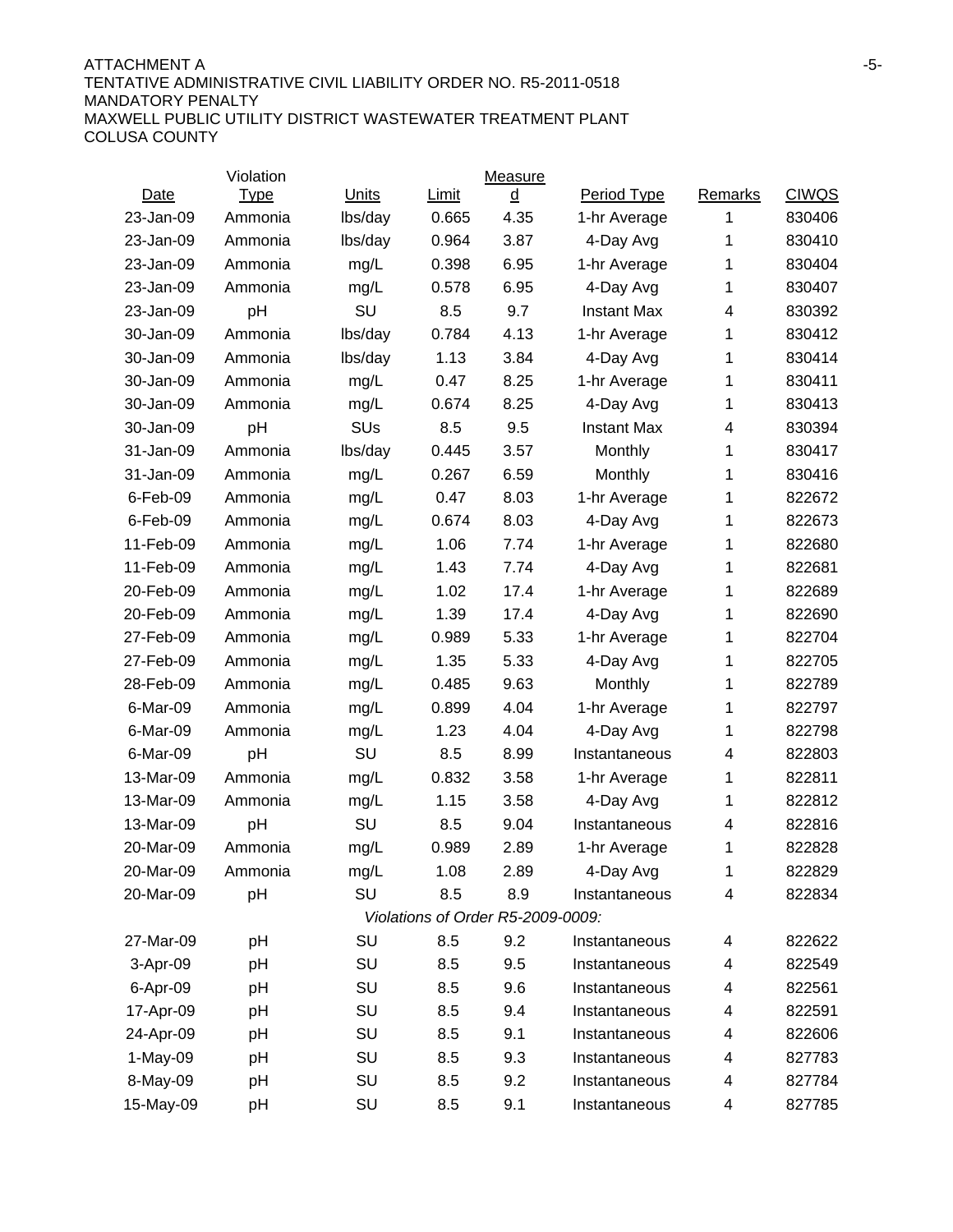#### ATTACHMENT A FINISHED AND THE SERVICE OF A SERVICE OF A SERVICE OF A SERVICE OF A SERVICE OF A SERVICE OF A SERVICE OF A SERVICE OF A SERVICE OF A SERVICE OF A SERVICE OF A SERVICE OF A SERVICE OF A SERVICE OF A SERVICE OF TENTATIVE ADMINISTRATIVE CIVIL LIABILITY ORDER NO. R5-2011-0518 MANDATORY PENALTY MAXWELL PUBLIC UTILITY DISTRICT WASTEWATER TREATMENT PLANT COLUSA COUNTY

|             | Violation   |              |       | Measure |                    |                |              |
|-------------|-------------|--------------|-------|---------|--------------------|----------------|--------------|
| Date        | <u>Type</u> | <b>Units</b> | Limit | ₫       | Period Type        | <b>Remarks</b> | <b>CIWQS</b> |
| 22-May-09   | pH          | SU           | 8.5   | 9.5     | Instantaneous      | 4              | 827786       |
| 29-May-09   | pH          | SU           | 8.5   | 9.5     | Instantaneous      | 4              | 827787       |
| 6-Jun-09    | pH          | SU           | 8.5   | 9.4     | Instantaneous      | 4              | 845305       |
| 13-Jun-09   | pH          | SU           | 8.5   | 9.3     | Instantaneous      | 4              | 845306       |
| 20-Jun-09   | pH          | SU           | 8.5   | 9.7     | Instantaneous      | 4              | 845307       |
| 27-Jun-09   | pH          | SU           | 8.5   | 9.1     | Instantaneous      | 4              | 845308       |
| 30-Jun-09   | pH          | SU           | 8.5   | 9.6     | Instantaneous      | 4              | 845309       |
| 10-Jul-09   | pH          | SU           | 8.5   | 9.7     | <b>Instant Max</b> | 4              | 845310       |
| 17-Jul-09   | pH          | SU           | 8.5   | 9.9     | <b>Instant Max</b> | 4              | 845311       |
| 24-Jul-09   | pH          | SU           | 8.5   | 8.96    | <b>Instant Max</b> | 4              | 845312       |
| 31-Jul-09   | pH          | SU           | 8.5   | 9.5     | <b>Instant Max</b> | 4              | 845313       |
| 7-Aug-09    | pH          | SU           | 8.5   | 9.59    | <b>Instant Max</b> | 4              | 863980       |
| 14-Aug-09   | pH          | SU           | 8.5   | 9.45    | <b>Instant Max</b> | 4              | 863981       |
| 19-Aug-09   | pH          | SU           | 8.5   | 9.7     | <b>Instant Max</b> | 4              | 863982       |
| 21-Aug-09   | pH          | SU           | 8.5   | 9.53    | <b>Instant Max</b> | 4              | 863983       |
| 26-Aug-09   | pH          | SU           | 8.5   | 9.48    | <b>Instant Max</b> | 4              | 863984       |
| 28-Aug-09   | pH          | SU           | 8.5   | 9.53    | <b>Instant Max</b> | 4              | 863985       |
| 4-Sep-09    | pH          | SU           | 8.5   | 9.7     | <b>Instant Max</b> | 4              | 856409       |
| 11-Sep-09   | pH          | SU           | 8.5   | 9.6     | <b>Instant Max</b> | 4              | 856424       |
| 18-Sep-09   | pH          | SU           | 8.5   | 9.5     | <b>Instant Max</b> | 4              | 856447       |
| 25-Sep-09   | pH          | SU           | 8.5   | 9.4     | <b>Instant Max</b> | 4              | 856454       |
| 2-Oct-09    | pH          | SU           | 8.5   | 9.1     | <b>Instant Max</b> | 4              | 853986       |
| 7-Oct-09    | pH          | SU           | 8.5   | 9.1     | <b>Instant Max</b> | 4              | 863987       |
| 9-Oct-09    | pH          | SU           | 8.5   | 9.2     | <b>Instant Max</b> | 4              | 863988       |
| 14-Oct-09   | pH          | SU           | 8.5   | 8.9     | <b>Instant Max</b> | 4              | 863989       |
| 16-Oct-09   | pH          | SU           | 8.5   | 8.9     | <b>Instant Max</b> | 4              | 863990       |
| 21-Oct-09   | pH          | SU           | 8.5   | 8.7     | <b>Instant Max</b> | 4              | 863991       |
| 23-Oct-09   | pH          | SU           | 8.5   | 8.8     | <b>Instant Max</b> | 4              | 863992       |
| 28-Oct-09   | pH          | SU           | 8.5   | 8.8     | <b>Instant Max</b> | 4              | 863993       |
| 30-Oct-09   | pH          | SU           | 8.5   | 8.9     | <b>Instant Max</b> | 4              | 863994       |
| 4-Nov-09    | рH          | SU           | 8.5   | 9.1     | <b>Instant Max</b> | 4              | 863995       |
| 6-Nov-09    | pH          | SU           | 8.5   | 9.2     | <b>Instant Max</b> | 4              | 863996       |
| 12-Nov-09   | рH          | SU           | 8.5   | 8.8     | <b>Instant Max</b> | 4              | 863997       |
| 13-Nov-09   | pH          | SU           | 8.5   | 9       | <b>Instant Max</b> | 4              | 863999       |
| 18-Nov-09   | pH          | SU           | 8.5   | 9       | <b>Instant Max</b> | 4              | 864000       |
| 20-Nov-09   | pH          | SU           | 8.5   | 8.7     | <b>Instant Max</b> | 4              | 864001       |
| 18-Dec-09   | Ammonia     | mg/L         | 8     | 9       | Daily              | 4              | 864002       |
| 21-Dec-09   | Ammonia     | mg/L         | 8     | 10      | Daily              | 4              | 864003       |
| $6$ -Jan-10 | pH          | SU           | 8.5   | 8.6     | <b>Instant Max</b> | 4              | 877227       |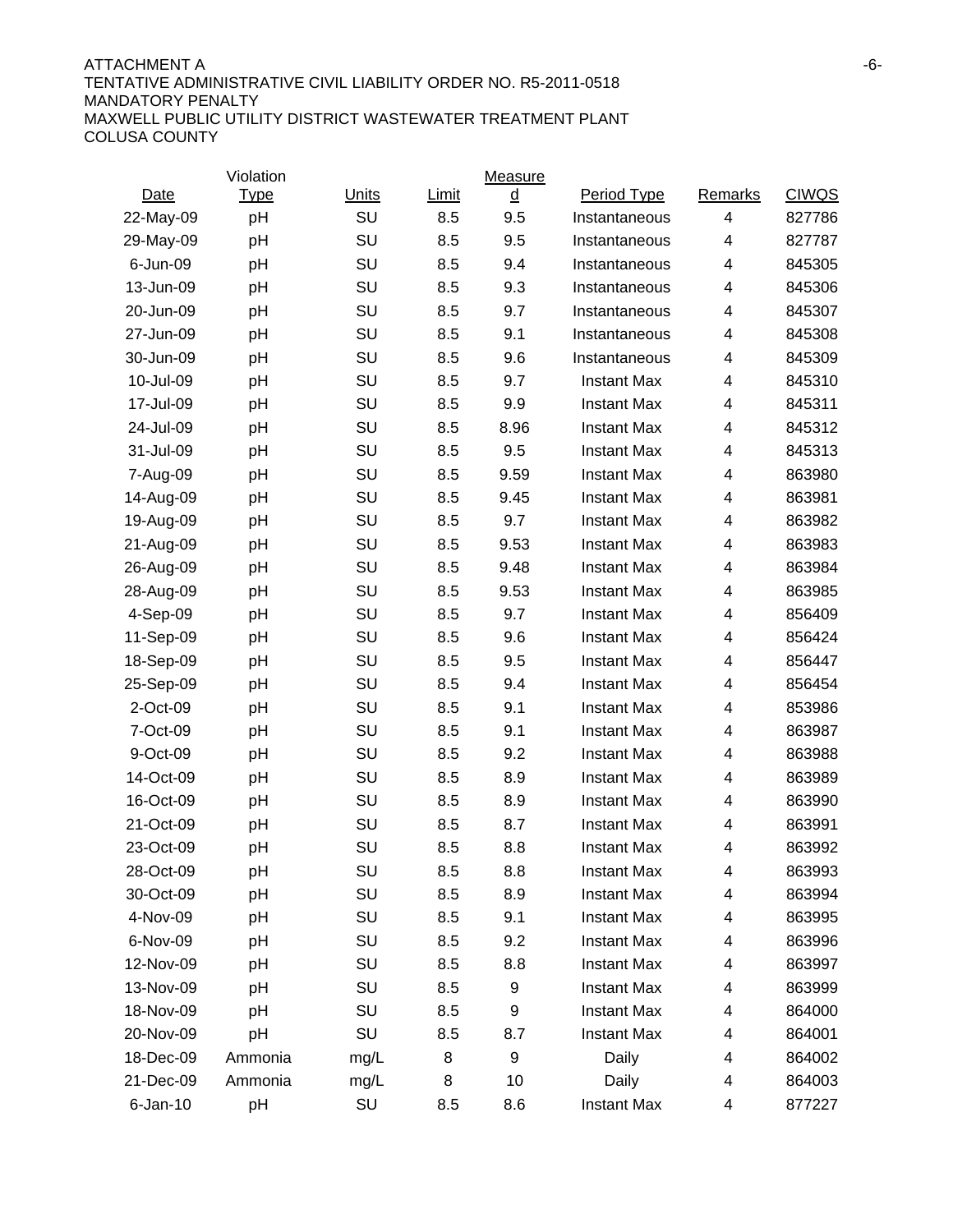#### ATTACHMENT A -7- TENTATIVE ADMINISTRATIVE CIVIL LIABILITY ORDER NO. R5-2011-0518 MANDATORY PENALTY MAXWELL PUBLIC UTILITY DISTRICT WASTEWATER TREATMENT PLANT COLUSA COUNTY

|             | Violation   |              |       | Measure                          |                    |                |              |
|-------------|-------------|--------------|-------|----------------------------------|--------------------|----------------|--------------|
| <b>Date</b> | <b>Type</b> | <b>Units</b> | Limit | ₫                                | Period Type        | <b>Remarks</b> | <b>CIWQS</b> |
| 15-Jan-10   | pH          | SU           | 8.5   | 8.6                              | <b>Instant Max</b> | 4              | 877228       |
| 15-Jan-10   | Ammonia     | mg/L         | 8     | 9                                | Daily              | 4              | 877229       |
|             |             |              |       | TSO protection ends May 18, 2010 |                    |                |              |
| 19-May-10   | pH          | SU           | 8.5   | 9.6                              | <b>Instant Max</b> | 4              | 877257       |
| 21-May-10   | <b>BOD</b>  | mg/L         | 20    | 22                               | Daily              | 4              | 877258       |
| 21-May-10   | pH          | SU           | 8.5   | 9.4                              | <b>Instant Max</b> | 4              | 877259       |
| 21-May-10   | <b>TSS</b>  | mg/L         | 20    | 65                               | Daily              | 1              | 877260       |
| 21-May-10   | <b>TSS</b>  | lbs/day      | 33    | 51                               | Daily              | 1              | 877261       |
| 22-May-10   | <b>BOD</b>  | mg/L         | 15    | 22                               | Weekly             | 1              | 877262       |
| 22-May-10   | <b>TSS</b>  | mg/L         | 15    | 65                               | Weekly             | 1              | 877263       |
| 22-May-10   | <b>TSS</b>  | lbs/day      | 25    | 51                               | Weekly             | 1              | 877264       |
| 26-May-10   | pH          | SU           | 8.5   | 9.4                              | <b>Instant Max</b> | 4              | 877265       |
| 28-May-10   | <b>BOD</b>  | mg/L         | 20    | 49                               | Daily              | 1              | 877266       |
| 28-May-10   | <b>BOD</b>  | lbs/day      | 33    | 43                               | Daily              | 4              | 877267       |
| 28-May-10   | pH          | SU           | 8.5   | 9.4                              | Instantaneous      | 4              | 877268       |
| 28-May-10   | <b>TSS</b>  | mg/L         | 20    | 104                              | Daily              | 1              | 877269       |
| 28-May-10   | <b>TSS</b>  | lbs/day      | 33    | 90                               | Daily              | 1              | 877270       |
| 29-May-10   | <b>BOD</b>  | mg/L         | 15    | 49                               | Weekly             | 1              | 877271       |
| 29-May-10   | <b>BOD</b>  | lbs/day      | 25    | 43                               | Weekly             | 1              | 877272       |
| 29-May-10   | <b>TSS</b>  | mg/L         | 15    | 104                              | Weekly             | 1              | 877273       |
| 29-May-10   | <b>TSS</b>  | lbs/day      | 25    | 90                               | Weekly             | 1              | 877274       |
| 31-May-10   | Ammonia     | mg/L         | 0.6   | 0.8                              | Monthly            | 4              | 877275       |
| 31-May-10   | <b>BOD</b>  | mg/L         | 10    | 36                               | Monthly            | 1              | 877276       |
| 31-May-10   | <b>BOD</b>  | lbs/day      | 17    | 28                               | Monthly            | 1              | 877277       |
| 31-May-10   | <b>TSS</b>  | mg/L         | 10    | 81                               | Monthly            | 1              | 877278       |
| 31-May-10   | <b>TSS</b>  | lbs/day      | 17    | 64                               | Monthly            | 1              | 877279       |
| $2-Jun-10$  | pH          | SU           | 8.5   | 9.7                              | <b>Instant Max</b> | 4              | 879742       |
| 4-Jun-10    | <b>BOD</b>  | mg/L         | 20    | 48                               | Daily              | 1              | 879756       |
| 4-Jun-10    | <b>BOD</b>  | mg/L         | 15    | 48                               | Weekly             | 1              | 879757       |
| 4-Jun-10    | <b>BOD</b>  | lbs/day      | 33    | 47                               | Daily              | 1              | 879758       |
| 4-Jun-10    | Coliform    | MPN/100 ml   | 23    | 65                               | >once/30 days      | 4              | 879743       |
| 4-Jun-10    | pH          | SU           | 8.5   | 9.5                              | <b>Instant Max</b> | 4              | 879745       |
| 4-Jun-10    | <b>TSS</b>  | mg/L         | 20    | 114                              | Daily              | 1              | 879759       |
| 4-Jun-10    | <b>TSS</b>  | lbs/day      | 33    | 111                              | Daily              | 1              | 879760       |
| 5-Jun-10    | <b>TSS</b>  | mg/L         | 15    | 114                              | Weekly             | 1              | 879761       |
| 5-Jun-10    | <b>TSS</b>  | lbs/day      | 25    | 111                              | Weekly             | 1              | 879762       |
| 9-Jun-10    | pH          | SU           | 8.5   | 9.6                              | <b>Instant Max</b> | 4              | 879746       |
| 11-Jun-10   | <b>BOD</b>  | mg/L         | 15    | 18                               | Weekly             | 4              | 879763       |
| 11-Jun-10   | pH          | SU           | 8.5   | 9.9                              | <b>Instant Max</b> | 4              | 879747       |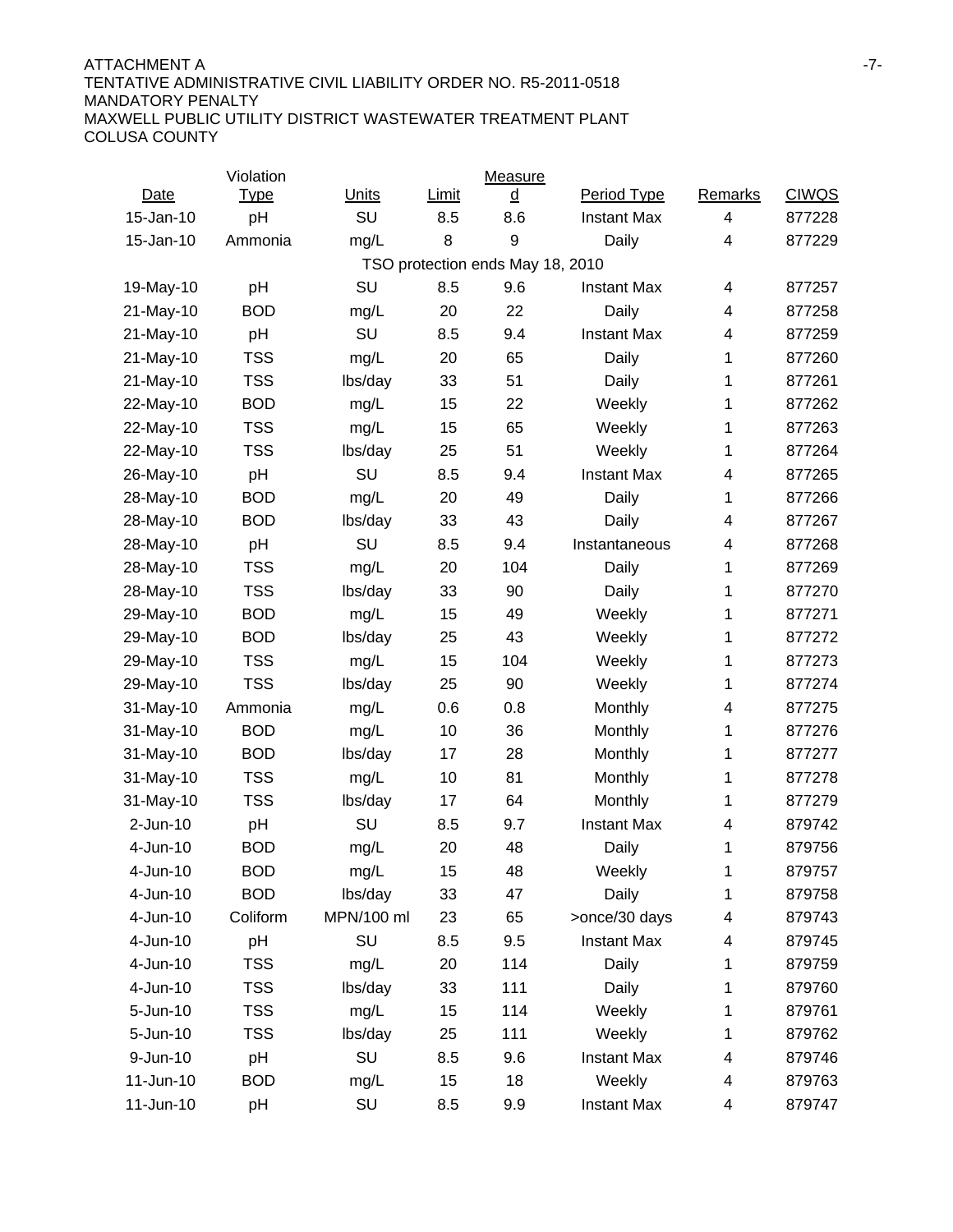#### ATTACHMENT A FAILLER AND THE SERVICE OF THE SERVICE OF THE SERVICE OF THE SERVICE OF THE SERVICE OF THE SERVICE OF THE SERVICE OF THE SERVICE OF THE SERVICE OF THE SERVICE OF THE SERVICE OF THE SERVICE OF THE SERVICE OF TH TENTATIVE ADMINISTRATIVE CIVIL LIABILITY ORDER NO. R5-2011-0518 MANDATORY PENALTY MAXWELL PUBLIC UTILITY DISTRICT WASTEWATER TREATMENT PLANT COLUSA COUNTY

|             | Violation   |            |       | Measure |                    |                |              |
|-------------|-------------|------------|-------|---------|--------------------|----------------|--------------|
| Date        | <b>Type</b> | Units      | Limit | ₫       | Period Type        | Remarks        | <b>CIWQS</b> |
| 11-Jun-10   | <b>TSS</b>  | mg/L       | 20    | 40      | Daily              | 1              | 879764       |
| 12-Jun-10   | <b>TSS</b>  | mg/L       | 15    | 40      | Weekly             | 1              | 879765       |
| 12-Jun-10   | <b>TSS</b>  | lbs/day    | 25    | 31      | Weekly             | 4              | 879766       |
| 16-Jun-10   | pH          | SU         | 8.5   | 9.8     | <b>Instant Max</b> | 4              | 879748       |
| 18-Jun-10   | <b>BOD</b>  | mg/L       | 20    | 34      | Daily              | 1              | 879767       |
| 18-Jun-10   | <b>BOD</b>  | mg/L       | 15    | 34      | Weekly             | 1              | 879768       |
| 18-Jun-10   | pH          | SU         | 8.5   | 9.8     | <b>Instant Max</b> | 4              | 879749       |
| 18-Jun-10   | <b>TSS</b>  | mg/L       | 20    | 81      | Daily              | 1              | 879769       |
| 18-Jun-10   | <b>TSS</b>  | lbs/day    | 33    | 41      | Daily              | 4              | 879770       |
| 19-Jun-10   | <b>TSS</b>  | mg/L       | 15    | 81      | Weekly             | 1              | 879771       |
| 19-Jun-10   | <b>TSS</b>  | lbs/day    | 25    | 41      | Weekly             | 1              | 879772       |
| 22-Jun-10   | <b>BOD</b>  | mg/L       | 20    | 22      | Daily              | 4              | 879773       |
| 23-Jun-10   | Coliform    | MPN/100 ml | 23    | 170     | >once/30 days      | 4              | 879750       |
| 23-Jun-10   | Coliform    | MPN/100 ml | 2.2   | 5       | 7-Day Median       | 4              | 879751       |
| 23-Jun-10   | pH          | SU         | 8.5   | 9.7     | <b>Instant Max</b> | $\overline{4}$ | 879752       |
| 25-Jun-10   | <b>BOD</b>  | mg/L       | 15    | 22      | Weekly             | 1              | 879774       |
| 25-Jun-10   | Coliform    | MPN/100 ml | 2.2   | 8       | 7-Day Median       | 4              | 879753       |
| 25-Jun-10   | pH          | SU         | 8.5   | 9.4     | <b>Instant Max</b> | 4              | 879754       |
| 25-Jun-10   | <b>TSS</b>  | mg/L       | 20    | 50      | Daily              | 1              | 879775       |
| 26-Jun-10   | <b>TSS</b>  | mg/L       | 15    | 50      | Weekly             | 1              | 879776       |
| 26-Jun-10   | <b>TSS</b>  | lbs/day    | 25    | 30      | Weekly             | 4              | 879777       |
| 30-Jun-10   | <b>BOD</b>  | mg/L       | 10    | 31      | Monthly            | 1              | 879778       |
| 30-Jun-10   | <b>BOD</b>  | lbs/day    | 17    | 23      | Monthly            | 1              | 879779       |
| 30-Jun-10   | pH          | SU         | 8.5   | 9.4     | <b>Instant Max</b> | 4              | 879755       |
| 30-Jun-10   | <b>TSS</b>  | mg/L       | 10    | 71      | Monthly            | 1              | 879780       |
| 30-Jun-10   | <b>TSS</b>  | lbs/day    | 17    | 53      | Monthly            | 1              | 879782       |
| $2$ -Jul-10 | <b>BOD</b>  | mg/L       | 20    | 25      | Daily              | $\overline{4}$ | 881338       |
| $2$ -Jul-10 | pH          | SU         | 8.5   | 9.6     | <b>Instant Max</b> | 4              | 881342       |
| $2$ -Jul-10 | <b>TSS</b>  | mg/L       | 20    | 62      | Daily              | 1              | 881369       |
| $2$ -Jul-10 | <b>TSS</b>  | lbs/day    | 33    | 38      | Daily              | 4              | 881357       |
| 3-Jul-10    | <b>BOD</b>  | mg/L       | 15    | 25      | Weekly             | 1              | 881332       |
| 3-Jul-10    | <b>TSS</b>  | mg/L       | 15    | 62      | Weekly             | 1              | 881361       |
| 3-Jul-10    | <b>TSS</b>  | lbs/day    | 25    | 38      | Weekly             | 1              | 881351       |
| 7-Jul-10    | pH          | SU         | 8.5   | 9.7     | <b>Instant Max</b> | 4              | 881343       |
| 9-Jul-10    | <b>BOD</b>  | mg/L       | 20    | 29      | Daily              | 1              | 881339       |
| 9-Jul-10    | pH          | SU         | 8.5   | 9.7     | <b>Instant Max</b> | 4              | 881344       |
| 9-Jul-10    | <b>TSS</b>  | mg/L       | 20    | 122     | Daily              | 1              | 881370       |
| 9-Jul-10    | <b>TSS</b>  | lbs/day    | 33    | 76      | Daily              | 1              | 881358       |
| 10-Jul-10   | <b>BOD</b>  | mg/L       | 15    | 29      | Weekly             | 1              | 881333       |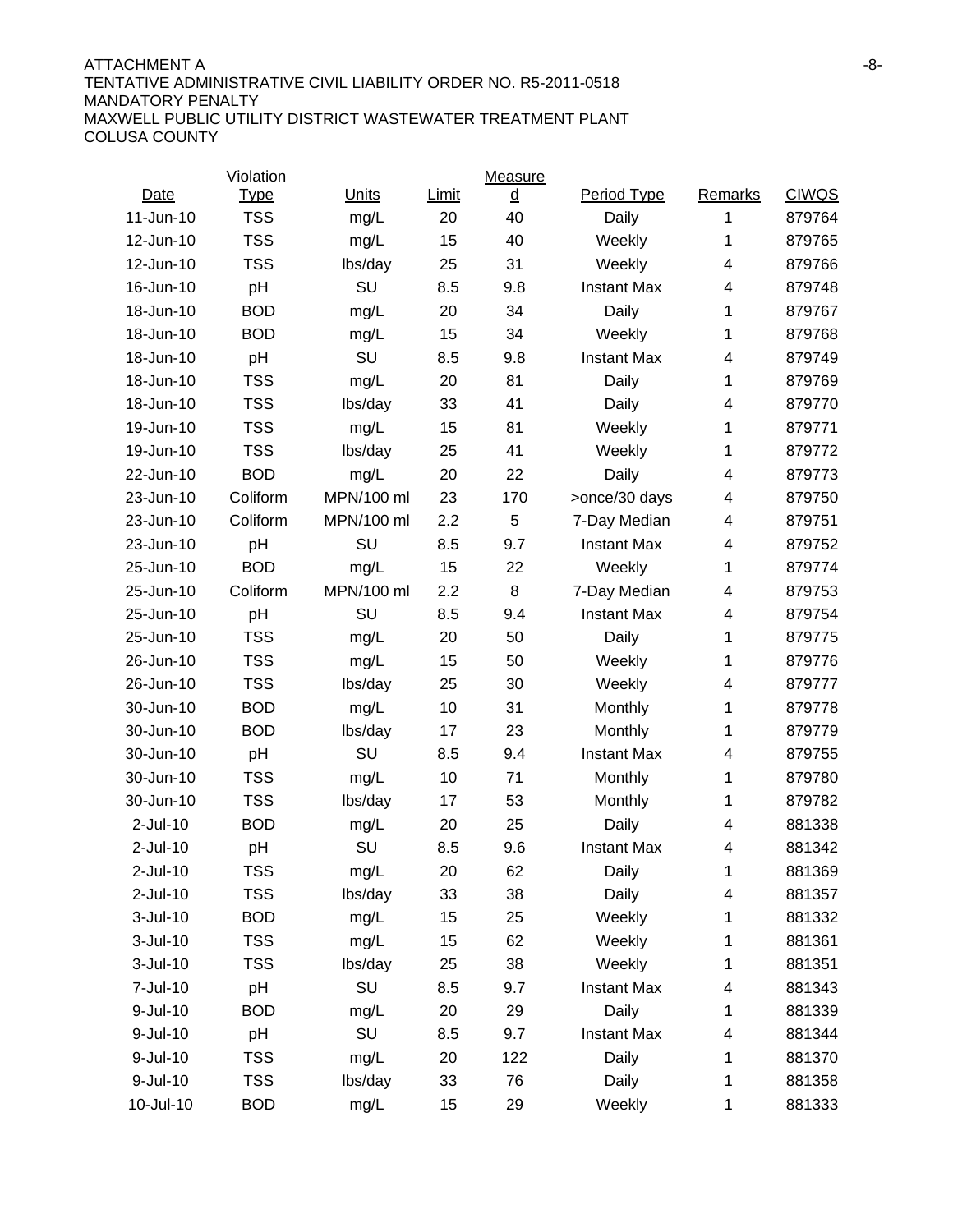#### ATTACHMENT A FINAL AND A SERIES AND A SERIES AND A SERIES AND A SERIES AND ASSESSMENT A FINAL ASSESSMENT ASSESSMENT ASSESSMENT ASSESSMENT ASSESSMENT ASSESSMENT ASSESSMENT ASSESSMENT ASSESSMENT ASSESSMENT ASSESSMENT ASSESSM TENTATIVE ADMINISTRATIVE CIVIL LIABILITY ORDER NO. R5-2011-0518 MANDATORY PENALTY MAXWELL PUBLIC UTILITY DISTRICT WASTEWATER TREATMENT PLANT COLUSA COUNTY

|           | Violation   |              |       | Measure        |                    |                |              |
|-----------|-------------|--------------|-------|----------------|--------------------|----------------|--------------|
| Date      | <b>Type</b> | <b>Units</b> | Limit | ₫              | Period Type        | <b>Remarks</b> | <b>CIWQS</b> |
| 10-Jul-10 | <b>TSS</b>  | mg/L         | 15    | 122            | Weekly             | 1              | 881363       |
| 10-Jul-10 | <b>TSS</b>  | lbs/day      | 25    | 76             | Weekly             | 1              | 881352       |
| 14-Jul-10 | pH          | SU           | 8.5   | 9.7            | <b>Instant Max</b> | 4              | 881345       |
| 16-Jul-10 | pH          | SU           | 8.5   | 9.6            | <b>Instant Max</b> | 4              | 881346       |
| 16-Jul-10 | <b>TSS</b>  | mg/L         | 20    | 54             | Daily              | 1              | 881368       |
| 17-Jul-10 | <b>BOD</b>  | mg/L         | 15    | 19             | Weekly             | 4              | 881334       |
| 17-Jul-10 | <b>TSS</b>  | mg/L         | 15    | 54             | Weekly             | 1              | 881364       |
| 17-Jul-10 | <b>TSS</b>  | lbs/day      | 25    | 32             | Weekly             | 4              | 881353       |
| 21-Jul-10 | pH          | SU           | 8.5   | 9.7            | <b>Instant Max</b> | 4              | 881347       |
| 23-Jul-10 | <b>BOD</b>  | mg/L         | 20    | 22             | Daily              | 4              | 881340       |
| 23-Jul-10 | pH          | SU           | 8.5   | 9.6            | <b>Instant Max</b> | 4              | 881348       |
| 23-Jul-10 | <b>TSS</b>  | mg/L         | 20    | 68             | Daily              | 1              | 881371       |
| 23-Jul-10 | <b>TSS</b>  | lbs/day      | 33    | 40             | Daily              | 4              | 881359       |
| 24-Jul-10 | <b>BOD</b>  | mg/L         | 15    | 22             | Weekly             | 1              | 881335       |
| 24-Jul-10 | <b>TSS</b>  | mg/L         | 15    | 68             | Weekly             | 1              | 881365       |
| 24-Jul-10 | <b>TSS</b>  | lbs/day      | 25    | 40             | Weekly             | 1              | 881354       |
| 28-Jul-10 | pH          | SU           | 8.5   | 9.9            | <b>Instant Max</b> | 4              | 881349       |
| 30-Jul-10 | <b>BOD</b>  | mg/L         | 20    | 24             | Daily              | 4              | 881341       |
| 30-Jul-10 | pH          | SU           | 8.5   | 10             | <b>Instant Max</b> | 4              | 881350       |
| 30-Jul-10 | <b>TSS</b>  | mg/L         | 20    | 88             | Daily              | 1              | 881372       |
| 30-Jul-10 | <b>TSS</b>  | lbs/day      | 33    | 52             | Daily              | 1              | 881360       |
| 31-Jul-10 | Ammonia     | mg/L         | 0.6   | 0.9            | Monthly            | 1              | 881331       |
| 31-Jul-10 | <b>BOD</b>  | mg/L         | 15    | 24             | Weekly             | 1              | 881336       |
| 31-Jul-10 | <b>BOD</b>  | mg/L         | 10    | 24             | Monthly            | 1              | 881337       |
| 31-Jul-10 | <b>TSS</b>  | mg/L         | 15    | 88             | Weekly             | 1              | 881366       |
| 31-Jul-10 | <b>TSS</b>  | mg/L         | 10    | 79             | Monthly            | 1              | 881367       |
| 31-Jul-10 | <b>TSS</b>  | lbs/day      | 25    | 52             | Weekly             | 1              | 881355       |
| 31-Jul-10 | <b>TSS</b>  | lbs/day      | 17    | 48             | Monthly            | 1              | 881356       |
| 4-Aug-10  | Coliform    | MPN/100 mL   | 2.2   | $\overline{7}$ | 7-Day Median       | 1              | 882640       |
| 4-Aug-10  | pH          | SU           | 8.5   | 9.7            | <b>Instant Max</b> | 4              | 882653       |
| 6-Aug-10  | Coliform    | MPN/100 mL   | 2.2   | 9              | 7-Day Median       | 1              | 882641       |
| 6-Aug-10  | pH          | SU           | 8.5   | 10.1           | <b>Instant Max</b> | 4              | 882655       |
| 6-Aug-10  | <b>TSS</b>  | mg/L         | 20    | 39             | Daily Max          | 1              | 882662       |
| 7-Aug-10  | <b>BOD</b>  | mg/L         | 15    | 18             | <b>Weekly Ave</b>  | 4              | 882637       |
| 7-Aug-10  | <b>TSS</b>  | mg/L         | 15    | 39             | <b>Weekly Ave</b>  | 1              | 882670       |
| 11-Aug-10 | Coliform    | MPN/100 mL   | 2.2   | 10             | 7-Day Median       | 1              | 882642       |
| 11-Aug-10 | pH          | SU           | 8.5   | 9.63           | <b>Instant Max</b> | 4              | 882656       |
| 13-Aug-10 | Coliform    | MPN/100 mL   | 2.2   | 11             | 7-Day Median       | 4              | 882644       |
| 13-Aug-10 | pH          | SU           | 8.5   | 9.87           | <b>Instant Max</b> | 4              | 882657       |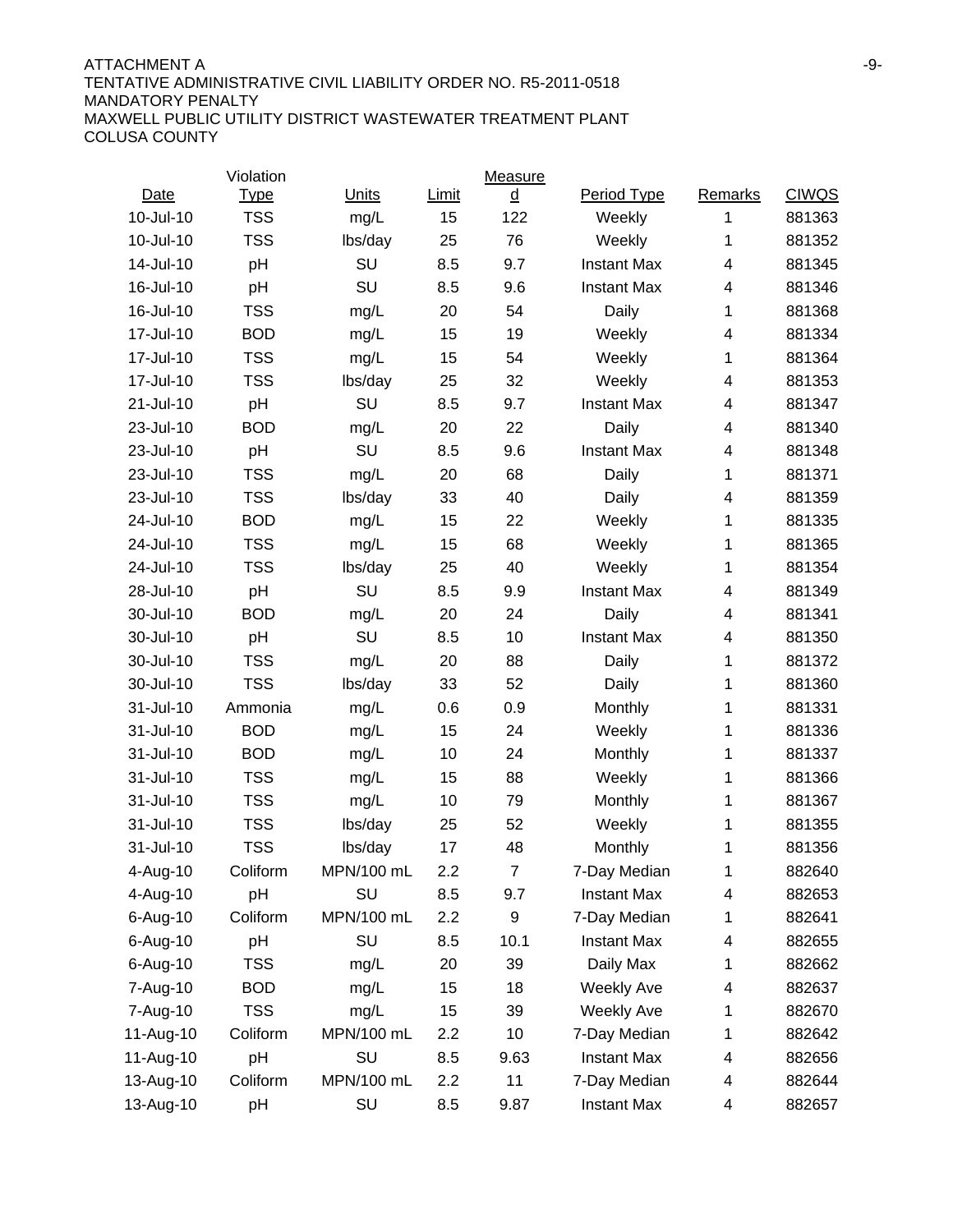#### ATTACHMENT A FILE AND THE SERIES OF THE SERIES OF THE SERIES OF THE SERIES OF THE SERIES OF THE SERIES OF THE SERIES OF THE SERIES OF THE SERIES OF THE SERIES OF THE SERIES OF THE SERIES OF THE SERIES OF THE SERIES OF THE TENTATIVE ADMINISTRATIVE CIVIL LIABILITY ORDER NO. R5-2011-0518 MANDATORY PENALTY MAXWELL PUBLIC UTILITY DISTRICT WASTEWATER TREATMENT PLANT COLUSA COUNTY

|           | Violation   |            |       | Measure |                    |         |              |
|-----------|-------------|------------|-------|---------|--------------------|---------|--------------|
| Date      | <u>Type</u> | Units      | Limit | ₫       | Period Type        | Remarks | <b>CIWQS</b> |
| 14-Aug-10 | <b>TSS</b>  | mg/L       | 15    | 19      | <b>Weekly Ave</b>  | 4       | 882671       |
| 18-Aug-10 | Coliform    | MPN/100 mL | 2.2   | 14      | 7-Day Median       | 4       | 882645       |
| 18-Aug-10 | pH          | SU         | 8.5   | 10.02   | <b>Instant Max</b> | 4       | 882658       |
| 20-Aug-10 | <b>BOD</b>  | mg/L       | 20    | 39      | Daily Max          | 1       | 882634       |
| 20-Aug-10 | Coliform    | MPN/100 mL | 2.2   | 11      | 7-Day Median       | 4       | 882647       |
| 20-Aug-10 | pH          | SU         | 8.5   | 9.93    | <b>Instant Max</b> | 4       | 882659       |
| 20-Aug-10 | <b>TSS</b>  | mg/L       | 20    | 144     | Daily Max          | 1       | 882663       |
| 20-Aug-10 | <b>TSS</b>  | lbs/day    | 33    | 91      | Daily Max          | 1       | 882665       |
| 21-Aug-10 | <b>BOD</b>  | mg/L       | 15    | 39      | <b>Weekly Ave</b>  | 1       | 882638       |
| 21-Aug-10 | <b>TSS</b>  | mg/L       | 15    | 144     | <b>Weekly Ave</b>  | 1       | 882672       |
| 21-Aug-10 | <b>TSS</b>  | lbs/day    | 25    | 91      | <b>Weekly Ave</b>  | 1       | 882674       |
| 25-Aug-10 | Coliform    | MPN/100 mL | 2.2   | 8.5     | 7-Day Median       | 4       | 882649       |
| 25-Aug-10 | pH          | SU         | 8.5   | 9.44    | <b>Instant Max</b> | 4       | 882660       |
| 27-Aug-10 | Ammonia     | mg/L       | 1.5   | 2.48    | Daily Max          | 1       | 882631       |
| 27-Aug-10 | <b>BOD</b>  | mg/L       | 20    | 32      | Daily Max          | 1       | 882635       |
| 27-Aug-10 | Coliform    | MPN/100 mL | 240   | 500     | <b>Instant Max</b> | 4       | 882652       |
| 27-Aug-10 | Coliform    | MPN/100 mL | 2.2   | 13      | 7-Day Median       | 4       | 882650       |
| 27-Aug-10 | pH          | SU         | 8.5   | 9.14    | <b>Instant Max</b> | 4       | 882661       |
| 27-Aug-10 | <b>TSS</b>  | mg/L       | 20    | 126     | Daily Max          | 1       | 882664       |
| 27-Aug-10 | <b>TSS</b>  | lbs/day    | 33    | 90      | Daily Max          | 1       | 882666       |
| 28-Aug-10 | <b>BOD</b>  | mg/L       | 15    | 32      | <b>Weekly Ave</b>  | 1       | 882639       |
| 28-Aug-10 | <b>TSS</b>  | mg/L       | 15    | 126     | <b>Weekly Ave</b>  | 1       | 882673       |
| 28-Aug-10 | <b>TSS</b>  | lbs/day    | 25    | 90      | <b>Weekly Ave</b>  | 1       | 882675       |
| 31-Aug-10 | Ammonia     | mg/L       | 0.6   | 1.23    | Monthly Ave        | 1       | 882632       |
| 31-Aug-10 | <b>BOD</b>  | mg/L       | 10    | 26      | <b>Monthly Ave</b> | 1       | 882636       |
| 31-Aug-10 | Coliform    | MPN/100 mL | 2.2   | 9       | 7-Day Median       | 4       | 882651       |
| 31-Aug-10 | <b>TSS</b>  | mg/L       | 10    | 82      | <b>Monthly Ave</b> | 1       | 882668       |
| 31-Aug-10 | <b>TSS</b>  | lbs/day    | 17    | 54      | Monthly Ave        | 1       | 882669       |
| 25-Sep-01 | <b>BOD</b>  | mg/L       | 15    | 24      | Weekly Ave         | 1       | 884296       |
| 25-Sep-01 | <b>TSS</b>  | mg/L       | 15    | 98      | <b>Weekly Ave</b>  | 1       | 884299       |
| 25-Sep-01 | <b>TSS</b>  | lbs/day    | 25    | 40      | Weekly Ave         | 1       | 884342       |
| 1-Sep-10  | Coliform    | MPN/100 mL | 2.2   | 8       | 7-Day Median       | 4       | 884315       |
| 3-Sep-10  | Coliform    | MPN/100 mL | 2.2   | 8       | 7-Day Median       | 4       | 884274       |
| 3-Sep-10  | pH          | SU         | 8.5   | 9.74    | <b>Instant Max</b> | 4       | 884336       |
| 3-Sep-10  | TSS         | mg/L       | 20    | 83      | Daily Max          | 1       | 884327       |
| 4-Sep-10  | <b>BOD</b>  | mg/L       | 15    | 17      | Weekly Ave         | 4       | 884300       |
| 4-Sep-10  | <b>TSS</b>  | mg/L       | 15    | 83      | Weekly Ave         | 1       | 884317       |
| 4-Sep-10  | TSS         | lbs/day    | 25    | 32      | Weekly Ave         | 4       | 884310       |
| 8-Sep-10  | Coliform    | MPN/100 mL | 2.2   | 8       | 7-Day Median       | 4       | 884302       |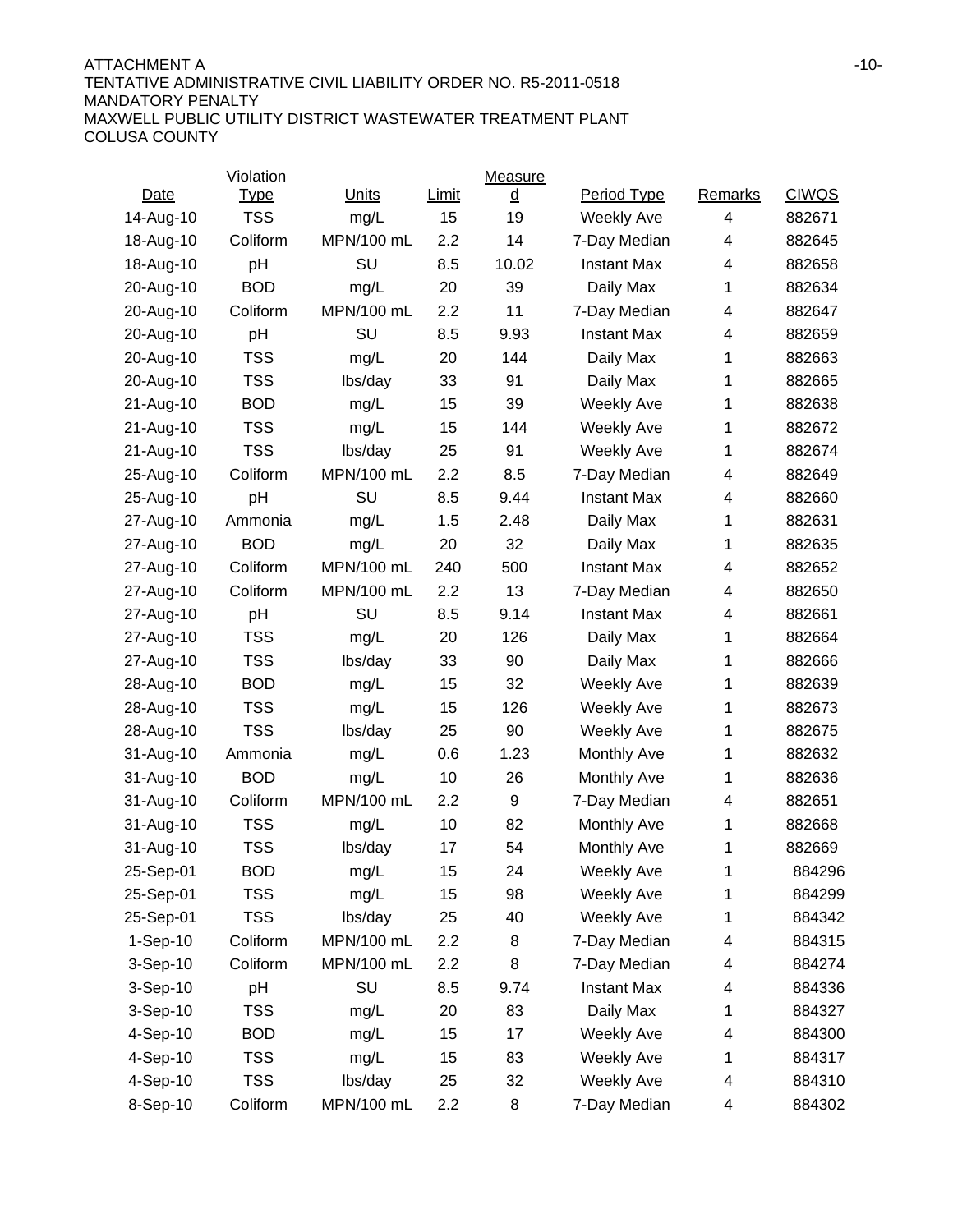#### ATTACHMENT A 511-11-12 STATES AND THE SERIES OF THE SERIES OF THE SERIES OF THE SERIES OF THE SERIES OF THE SERIES OF THE SERIES OF THE SERIES OF THE SERIES OF THE SERIES OF THE SERIES OF THE SERIES OF THE SERIES OF THE SE TENTATIVE ADMINISTRATIVE CIVIL LIABILITY ORDER NO. R5-2011-0518 MANDATORY PENALTY MAXWELL PUBLIC UTILITY DISTRICT WASTEWATER TREATMENT PLANT COLUSA COUNTY

|           | Violation   |            |       | Measure |                    |                |              |
|-----------|-------------|------------|-------|---------|--------------------|----------------|--------------|
| Date      | <b>Type</b> | Units      | Limit | ₫       | Period Type        | <b>Remarks</b> | <b>CIWQS</b> |
| 8-Sep-10  | pH          | SU         | 8.5   | 9.4     | <b>Instant Max</b> | 4              | 884290       |
| 10-Sep-10 | <b>BOD</b>  | mg/L       | 20    | 31      | Daily Max          | 1              | 884344       |
| 10-Sep-10 | Coliform    | MPN/100 mL | 240   | 500     | <b>Instant Max</b> | 4              | 884332       |
| 10-Sep-10 | Coliform    | MPN/100 mL | 2.2   | 62      | 7-Day Median       | 4              | 884318       |
| 10-Sep-10 | Coliform    | MPN/100 mL | 23    | 50      | >once/30 days      | 4              | 884294       |
| 10-Sep-10 | pH          | SU         | 8.5   | 9.37    | <b>Instant Max</b> | 4              | 884275       |
| 10-Sep-10 | <b>TSS</b>  | mg/L       | 20    | 92      | Daily Max          | 1              | 884337       |
| 10-Sep-10 | <b>TSS</b>  | lbs/day    | 33    | 38      | Daily Max          | 4              | 884328       |
| 11-Sep-10 | <b>BOD</b>  | mg/L       | 15    | 31      | <b>Weekly Ave</b>  | 1              | 884313       |
| 11-Sep-10 | <b>TSS</b>  | mg/L       | 15    | 92      | <b>Weekly Ave</b>  | 1              | 884304       |
| 11-Sep-10 | <b>TSS</b>  | lbs/day    | 25    | 38      | <b>Weekly Ave</b>  | 1              | 884319       |
| 15-Sep-10 | Coliform    | MPN/100 mL | 2.2   | 62      | 7-Day Median       | 4              | 884305       |
| 15-Sep-10 | Coliform    | MPN/100 mL | 23    | 120     | >once/30 days      | 4              | 884291       |
| 15-Sep-10 | pH          | SU         | 8.5   | 9.24    | <b>Instant Max</b> | 4              | 884345       |
| 17-Sep-10 | <b>BOD</b>  | mg/L       | 20    | 25      | Daily Max          | 4              | 884333       |
| 17-Sep-10 | Coliform    | MPN/100 mL | 2.2   | 56      | 7-Day Median       | 4              | 884320       |
| 17-Sep-10 | pH          | SU         | 8.5   | 9.34    | <b>Instant Max</b> | 4              | 884280       |
| 17-Sep-10 | <b>TSS</b>  | mg/L       | 20    | 98      | Daily Max          | 1              | 884338       |
| 17-Sep-10 | <b>TSS</b>  | lbs/day    | 33    | 36      | Daily Max          | 4              | 884329       |
| 18-Sep-10 | <b>BOD</b>  | mg/L       | 15    | 25      | <b>Weekly Ave</b>  | 1              | 884306       |
| 18-Sep-10 | <b>TSS</b>  | mg/L       | 15    | 98      | <b>Weekly Ave</b>  | 1              | 884321       |
| 18-Sep-10 | <b>TSS</b>  | lbs/day    | 25    | 36      | <b>Weekly Ave</b>  | 1              | 884308       |
| 22-Sep-10 | Coliform    | MPN/100 mL | 2.2   | 29.5    | 7-Day Median       | 4              | 884293       |
| 22-Sep-10 | pH          | SU         | 8.5   | 9.51    | <b>Instant Max</b> | 4              | 884346       |
| 24-Sep-10 | <b>BOD</b>  | mg/L       | 20    | 24      | Daily Max          | 4              | 884334       |
| 24-Sep-10 | Coliform    | MPN/100 mL | 2.2   | 22      | 7-Day Median       | 4              | 884323       |
| 24-Sep-10 | pH          | SU         | 8.5   | 9.35    | <b>Instant Max</b> | 4              | 884268       |
| 24-Sep-10 | <b>TSS</b>  | mg/L       | 20    | 98      | Daily Max          | 1              | 884335       |
| 24-Sep-10 | <b>TSS</b>  | lbs/day    | 33    | 40      | Daily Max          | 4              | 884326       |
| 29-Sep-10 | Coliform    | MPN/100 mL | 2.2   | 10.5    | 7-Day Median       | 4              | 884309       |
| 29-Sep-10 | pH          | SU         | 8.5   | 9.22    | <b>Instant Max</b> | 4              | 884324       |
| 30-Sep-10 | <b>BOD</b>  | mg/L       | 10    | 24      | Monthly Ave        | 1              | 884286       |
| 30-Sep-10 | <b>TSS</b>  | mg/L       | 10    | 93      | Monthly Ave        | 1              | 884339       |
| 30-Sep-10 | <b>TSS</b>  | lbs/day    | 17    | 37      | Monthly Ave        | 4              | 884330       |

Remarks:

1. Serious Violation: For Group 1 pollutants that exceed the effluent limitation by 40 percent or more.

2. Serious Violation: For Group 2 pollutants that exceed the effluent limitation by 20 percent or more.

3. Non-serious violation falls within the first three violations in a six-month period, thus is exempt.

4. Non-serious violation subject to mandatory minimum penalties